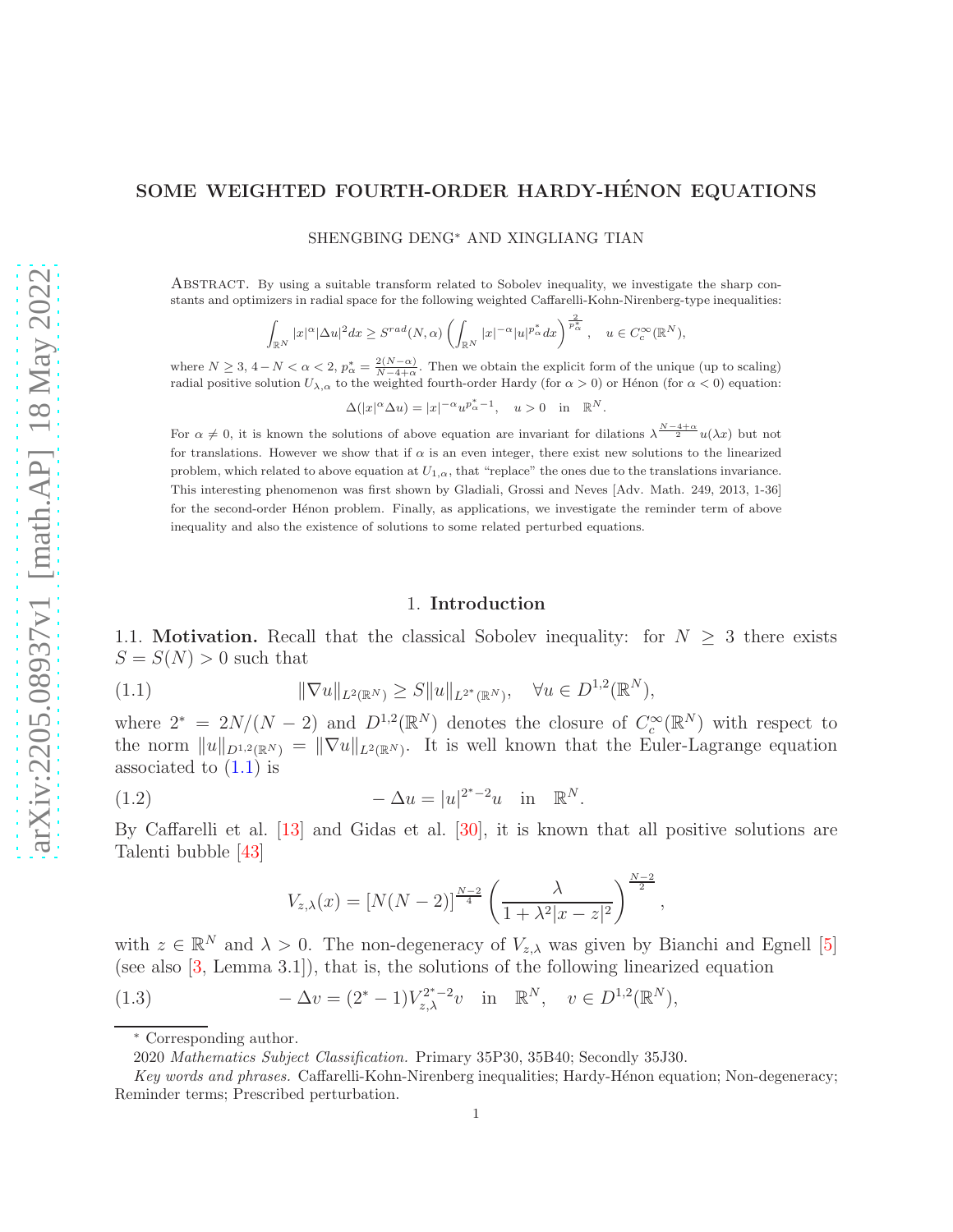are linear combinations of functions  $\frac{\partial V_{z,\lambda}}{\partial \lambda}$  and  $\frac{\partial V_{z,\lambda}}{\partial z_i}$ ,  $i = 1, \ldots, N$ .

<span id="page-1-0"></span>In [\[29\]](#page-22-2), Gladiali, Grossi and Neves considered the second-order Hénon equation

(1.4) 
$$
-\Delta u = (N+l)(N-2)|x|^l u^{\frac{N+2+2l}{N-2}}, \quad u > 0 \quad \text{in} \quad \mathbb{R}^N,
$$

where  $N > 3$  and  $l > 0$ . This problem generalizes the well-known equation [\(1.2\)](#page-0-1). Firstly, they gave the classification of radial solutions  $V_l^{\lambda}$  in  $D^{1,2}(\mathbb{R}^N)$  for problem  $(1.4)$ , where  $V_l^{\lambda}(x) = \lambda^{\frac{N-2}{2}} V_l(\lambda x)$  and

$$
V_l(x) = (1+|x|^{2+l})^{-\frac{N-2}{2+l}}.
$$

Furthermore, they characterized all the solutions to the linearized problem related to [\(1.4\)](#page-1-0) at function  $V_l$ , that is

<span id="page-1-1"></span>
$$
(1.5) \qquad -\Delta v = (N+l)(N+2+2l)|x|^l V_l^{\frac{N+2+2l}{N-2}-1}v \quad \text{in} \quad \mathbb{R}^N, \quad v \in D^{1,2}(\mathbb{R}^N).
$$

**Theorem A.** [\[29,](#page-22-2) Theorem 1.3] Let  $l > 0$ . If  $l > 0$  is not an even integer, then the space of solutions of  $(1.5)$  has dimension 1 and is spanned by

$$
X_0(x) = \frac{1 - |x|^{2+l}}{(1 + |x|^{2+l})^{\frac{N+l}{2+l}}},
$$

where  $X_0 \sim \frac{\partial V_l^{\lambda}}{\partial \lambda} |_{\lambda=1}$ . If  $l = 2(k-1)$  for some  $k \in \mathbb{N}^+$ , then the space of solutions of  $(1.5)$ has dimension  $1 + \frac{(N+2k-2)(N+k-3)!}{(N-2)!k!}$  and is spanned by

$$
X_0(x) = \frac{1 - |x|^{2+l}}{(1 + |x|^{2+l})^{\frac{N+l}{2+l}}}, \quad X_{k,i}(x) = \frac{|x|^k \Psi_{k,i}(x)}{(1 + |x|^{2+l})^{\frac{N+l}{2+l}}},
$$

where  $\{\Psi_{k,i}\}, i = 1, \ldots, \frac{(N+2k-2)(N+k-3)!}{(N-2)!k!}$  $\frac{(N-2)(N+k-3)!}{(N-2)!k!}$ , form a basis of  $\mathbb{Y}_k(\mathbb{R}^N)$ , the space of all homogeneous harmonic polynomials of degree  $k$  in  $\mathbb{R}^N$ .

Theorem A highlights the new phenomenon that if  $l$  is an even integer then there exist new solutions to [\(1.5\)](#page-1-1) that "replace" the ones due to the translations invariance. It would be very interesting to understand if these new solutions are given by some geometrical invariants of the problem or not. It is obvious that for all  $l > 0$ ,  $\frac{N+2+2l}{N-2} > 2^* - 1$  and the solution of equation  $(1.4)$  is invariant for dilations but not for translations, since the presence of the term  $|x|^l$  prevents the application of the moving plane method to obtain the radial symmetry of the solutions around some point in  $\mathbb{R}^N$ . Indeed, nonradial solutions appear. They constructed the nonradial solutions to equation [\(1.4\)](#page-1-0) when  $l = 2$  and  $N \geq 4$ is even, that is, for any  $a \in \mathbb{R}$ , the functions

<span id="page-1-2"></span>
$$
u(x) = u(|x'|, |x''|) = (1 + |x|^4 - 2a(|x'|^2 - |x''|^2) + a^2)^{-\frac{N-2}{4}},
$$

form a branch of solutions to [\(1.4\)](#page-1-0) bifurcating from  $V_2$ , where  $(x', x'') \in \mathbb{R}^N = \mathbb{R}^{\frac{N}{2}} \times \mathbb{R}^{\frac{N}{2}}$ .

As applications of Theorem A, there are many results for the following second-order asymptotically critical Hénon equation

(1.6) 
$$
-\Delta u = |x|^l |u|^{\frac{2(N+l)}{N-2}-2-\varepsilon} u \quad \text{in} \quad \Omega, \quad u = 0 \quad \text{on} \quad \partial \Omega,
$$

where  $\Omega \subseteq \mathbb{R}^N$  is a smooth bounded domain containing the origin with  $N \geq 3$ , and  $l > 0$ . Gladiali and Grossi in [\[27\]](#page-22-3) constructed a positive solution when  $\varepsilon > 0$  small enough and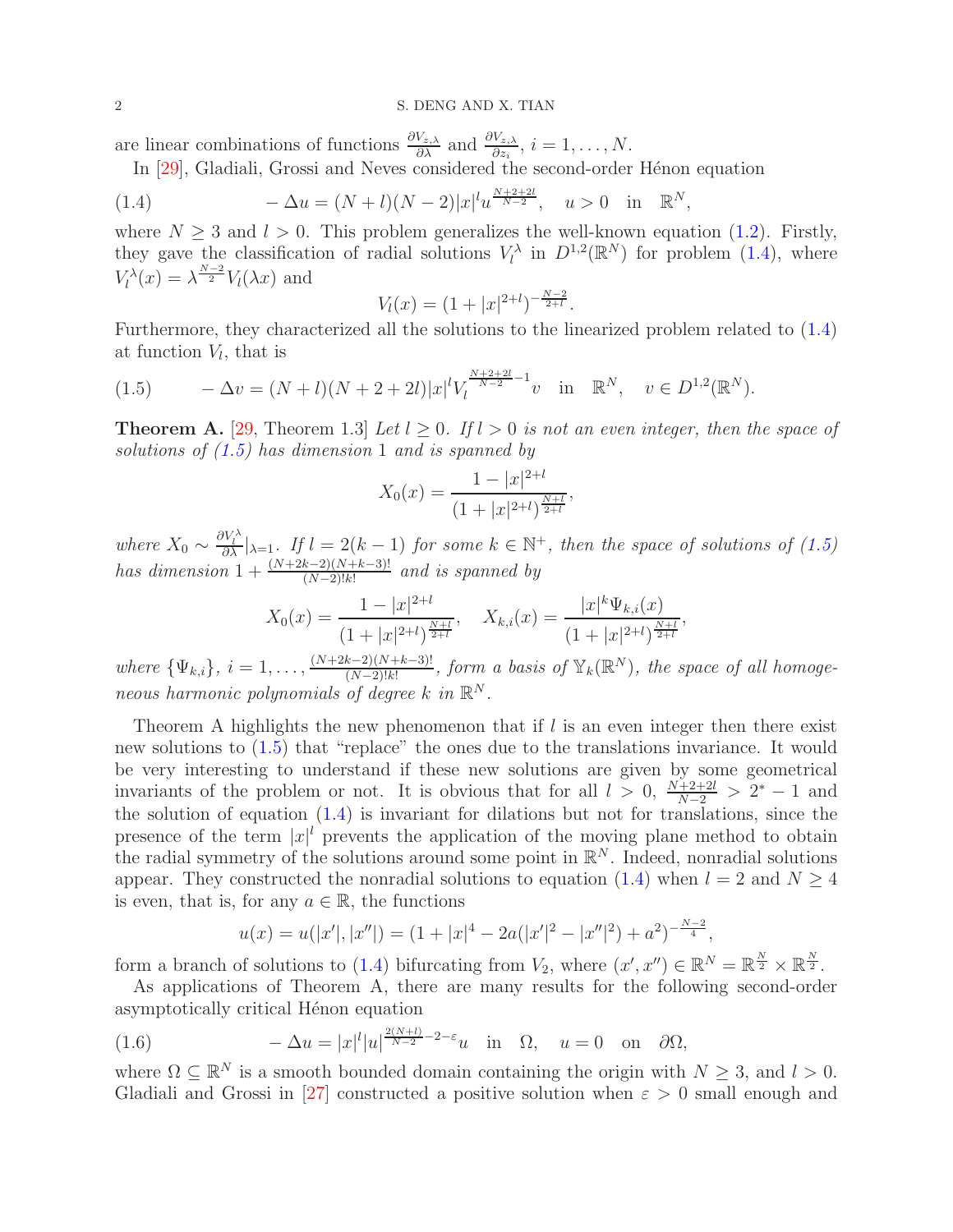$0 < l \leq 1$ , this last bound on the exponent l was removed in [\[29\]](#page-22-2) getting the existence of positive solutions to equation [\(1.6\)](#page-1-2) when  $\varepsilon > 0$  small enough and  $l > 0$  is not an even integer. Chen and Deng in  $[15]$  constructed a sign-changing solution to  $(1.6)$  with the sharp of a tower of bubbles with alternate signs, centered at the origin when  $\varepsilon \to 0^+$  and  $l > 0$  is not an even integer, see also [\[14\]](#page-21-4) for the same result. If  $l > 0$  is an even integer, Alarcón in [\[1\]](#page-21-5) gave further assumption about the domain that  $\Omega$  is symmetric with respect to  $x_1, x_2, \ldots, x_N$  and invariant for some suitable group, then constructed the same type sign-changing solutions to  $(1.6)$  as in [\[14,](#page-21-4) [15\]](#page-21-3). For more results about the second-order Hénon problem related to [\(1.6\)](#page-1-2), readers can refer to [\[22,](#page-21-6) [23,](#page-21-7) [28,](#page-22-4) [37,](#page-22-5) [38\]](#page-22-6).

In recent papers  $[2, 9, 40]$  $[2, 9, 40]$  $[2, 9, 40]$  $[2, 9, 40]$ , the authors considered the following critical fractional Hénon (for  $l > 0$ ) and Hardy (for  $l < 0$ ) equations

(1.7) 
$$
(-\Delta)^s u = |x|^l u^{\frac{N+2s+2l}{N-2s}}, \quad u > 0 \quad \text{in} \quad \mathbb{R}^N,
$$

where  $N > 2s$ ,  $s \in (0, 1)$  and  $(-\Delta)^s$  denotes the well-known fractional Laplacian. In [\[9\]](#page-21-9), Barrios and Quaas proved that if  $1/2 \leq s < 1$ ,  $0 < l$  or  $0 < s < 1/2$ ,  $0 < l <$  $2s(N-1)/(1-2s)$ , equation [\(1.7\)](#page-2-0) admits a classical positive radially symmetric solution  $V_{l,s} \in L^{\infty}(\mathbb{R}^N) \cap C^{\infty}(\mathbb{R}^N \setminus \{0\}),$  moreover, there exist constants  $c_2 \geq c_1 > 0$  such that

<span id="page-2-0"></span>
$$
c_1|x|^{-N+2s} \le V_{l,s}(x) \le c_2|x|^{-N+2s}, \quad |x| \ge 1.
$$

However, the form of  $V_{l,s}$  is not explicitly known still open. Then, under the assumptions as those in  $[9]$ , Alarcón et al.  $[2]$  proved that the linearized operator

$$
\mathfrak{L}_{V_{l,s}}v := (-\Delta)^s v - \frac{N+2s+2l}{N-2s}|x|^l V_{l,s}^{\frac{4s+2l}{N-2s}}v,
$$

acting on  $L^2(\mathbb{R}^N)$  is non-degenerate, i.e., its kernel is spanned by  $\frac{\partial V_{t,s}^{\lambda}}{\partial \lambda}\big|_{\lambda=1}$  where  $V_{t,s}^{\lambda}(x)$  $\lambda^{\frac{N-2s}{2}}V_{l,s}(\lambda x)$ . At the same time, Musina and Nazarov in [\[40\]](#page-22-7) also proved the non-degeneracy of  $V_{l,s}$  for  $-2s < l < 0$  as in [\[2\]](#page-21-8). Very recently, Ao et al. [\[4\]](#page-21-10) considered the symmetry and symmetry breaking for fractional Caffarelli-Kohn-Nirenberg inequality. For more some recent interesting results related to Hardy problems, see [\[8,](#page-21-11) [19,](#page-21-12) [20,](#page-21-13) [26\]](#page-22-8).

Therefore, it is natural to consider the fourth-order Hardy or Hénon problem and we hope to establish the analogous conclusion as [\[29,](#page-22-2) Theorem 1.3].

1.2. Problem setup and main results. Recently, Guo et al. [\[31\]](#page-22-9) studied the weighted fourth-order elliptic equation:

<span id="page-2-1"></span>(1.8) 
$$
\Delta(|x|^{\alpha}\Delta u) = |x|^l u^p, \quad u \ge 0 \quad \text{in} \quad \mathbb{R}^N,
$$

where  $N \geq 5$ ,  $p > 1$  and  $4 - N < \alpha < \min\{N, l + 4\}$ . Define

(1.9) 
$$
p_s := \frac{N + 4 + 2l - \alpha}{N - 4 + \alpha}.
$$

They obtained Liouville type result, that is, if  $u \in C^4(\mathbb{R}^N \setminus \{0\}) \cap C^0(\mathbb{R}^N)$  with  $|x|^{\alpha} \Delta u \in$  $C^0(\mathbb{R}^N)$  is a nonnegative radial solution to [\(1.8\)](#page-2-1), then  $u \equiv 0$  in  $\mathbb{R}^N$  provided  $1 < p <$  $p_s$ . Successfully, Huang and Wang in [\[32\]](#page-22-10) gave the partial classifications of positive radial solutions for problem [\(1.8\)](#page-2-1) with  $p = p_s$  and  $l = -\alpha$ , see also [\[47\]](#page-22-11) for more general case. The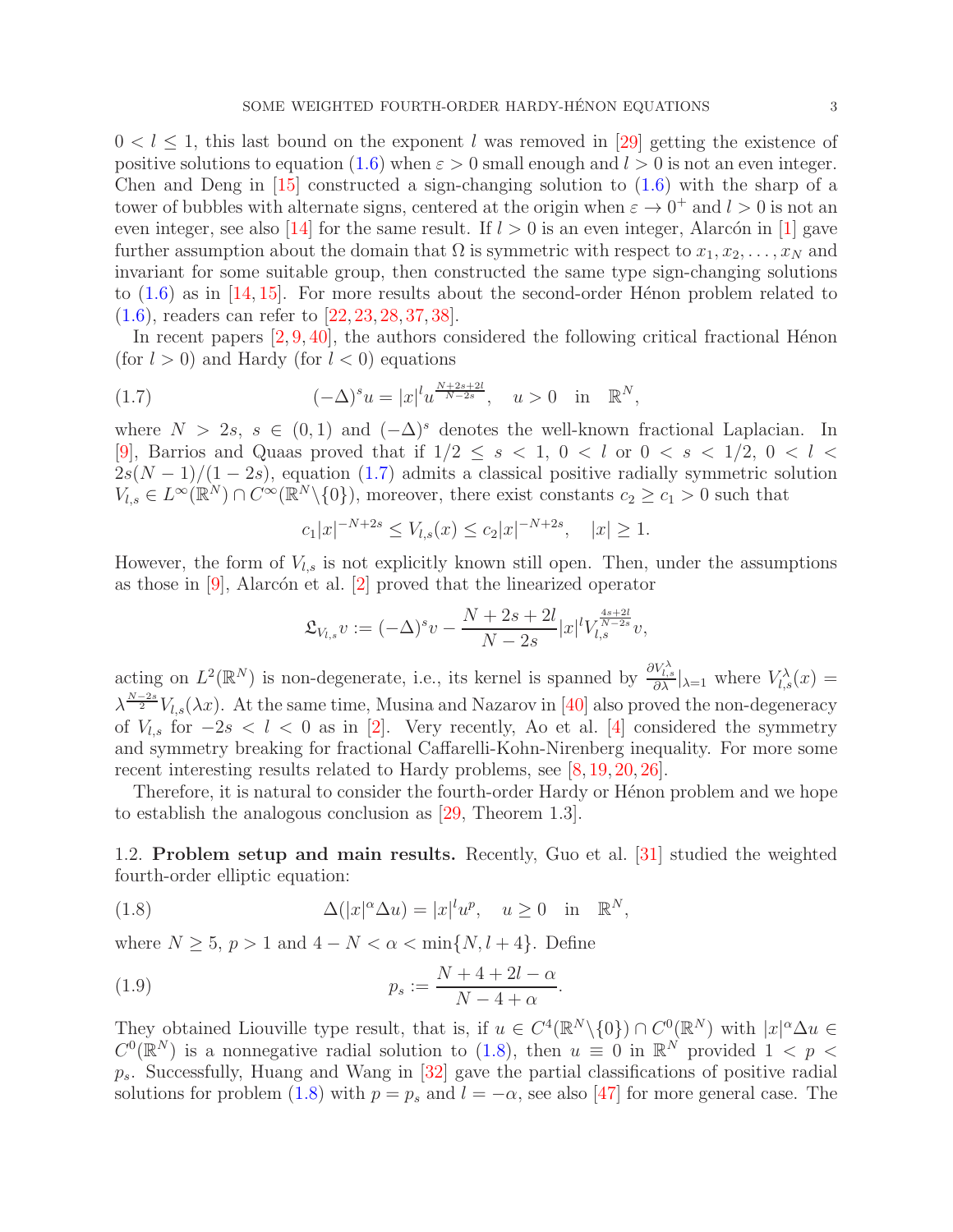method of [\[32\]](#page-22-10) is that making use of the transformation  $v(t) = |x|^{\frac{N-4+\alpha}{2}}u(|x|)$ ,  $t = -\ln|x|$ , then changing problem [\(1.8\)](#page-2-1) to the following fourth-order ODE

$$
v^{(4)} - \frac{(N-2)^2 + (2-\alpha)^2}{2}v'' + \frac{(N-4+\alpha)^2(N-\alpha)^2}{16}v = v^p, \text{ in } \mathbb{R}.
$$

Equation  $(1.8)$  is related to the Hénon-Lane-Emden system

$$
\begin{cases}\n-\Delta u = |x|^{-\alpha}v^q, & \text{in } \mathbb{R}^N, \\
-\Delta v = |x|^l u^p, & \text{in } \mathbb{R}^N,\n\end{cases}
$$

with  $q = 1$ . It is well-known that the following critical hyperbola plays an important role in existence results

$$
\frac{N-\alpha}{q+1} + \frac{N+l}{p+1} = N-2.
$$

More precisely, Bidaut-Veron and Giacomini in [\[7\]](#page-21-14) have shown that if  $N \geq 3$  and  $\alpha, -l < 2$ , the above system admits a positive classical radial solution  $(u, v)$  continuous at the origin if and only if  $(p, q)$  is above or on the critical hyperbola. For more existence and non-existence results, refer to  $[17, 18, 24, 25, 33, 34, 41]$  $[17, 18, 24, 25, 33, 34, 41]$  $[17, 18, 24, 25, 33, 34, 41]$  $[17, 18, 24, 25, 33, 34, 41]$  $[17, 18, 24, 25, 33, 34, 41]$  $[17, 18, 24, 25, 33, 34, 41]$  $[17, 18, 24, 25, 33, 34, 41]$  $[17, 18, 24, 25, 33, 34, 41]$  $[17, 18, 24, 25, 33, 34, 41]$  $[17, 18, 24, 25, 33, 34, 41]$  $[17, 18, 24, 25, 33, 34, 41]$  $[17, 18, 24, 25, 33, 34, 41]$  and the references therein.

On the other hand, equation [\(1.8\)](#page-2-1) is closely related to Caffarelli-Kohn-Nirenberg-type (see  $[11]$  and we write  $(CKN)$  for short) inequalities

$$
\int_{\mathbb{R}^N} |x|^{\alpha} |\Delta u|^2 dx \ge C \left( \int_{\mathbb{R}^N} |x|^l |u|^p dx \right)^{\frac{2}{p}}, \quad \text{for any} \quad u \in C_c^{\infty}(\mathbb{R}^N).
$$

Inspired by [\[31\]](#page-22-9), and by using the (CKN) inequalities, we give a brief proof of the clas-sification of positive radial solutions for problem [\(1.8\)](#page-2-1) with  $l = -\alpha$  and  $p = p_s$  which is different from [\[32\]](#page-22-10). Firstly, we are mainly interested in a class of weighted higher-order (CKN) inequalities of the form

<span id="page-3-2"></span>
$$
(1.10) \qquad \int_{\mathbb{R}^N} |x|^{\alpha} |\Delta u|^2 dx \ge S(N, \alpha) \left( \int_{\mathbb{R}^N} |x|^{-\alpha} |u|^{p^*_{\alpha}} dx \right)^{\frac{2}{p^*_{\alpha}}}, \quad \text{for any} \quad u \in C_c^{\infty}(\mathbb{R}^N),
$$

for some positive constant  $S(N, \alpha)$ , where  $N \geq 3$  and

(1.11) 
$$
4 - N < \alpha < 2, \quad p_{\alpha}^* := \frac{2(N - \alpha)}{N - 4 + \alpha}.
$$

<span id="page-3-0"></span>This problem generalizes the well-known high order Sobolev inequality

(1.12) 
$$
\int_{\mathbb{R}^N} |\Delta u|^2 \ge S_2 \left( \int_{\mathbb{R}^N} |u|^{\frac{2N}{N-4}} \right)^{\frac{N-4}{N}}
$$

for all  $u \in D_0^{2,2}$  $_{0}^{2,2}(\mathbb{R}^{N})$  where  $D_{0}^{2,2}$  $L_0^{2,2}(\mathbb{R}^N) = \{u \in L^{\frac{2N}{N-4}}(\mathbb{R}^N) : \Delta u \in L^2(\mathbb{R}^N)\}.$  The Euler-Lagrange equation associated to [\(1.12\)](#page-3-0) is

<span id="page-3-1"></span>(1.13) 
$$
\Delta^2 u = |u|^{\frac{8}{N-4}} u \quad \text{in} \quad \mathbb{R}^N.
$$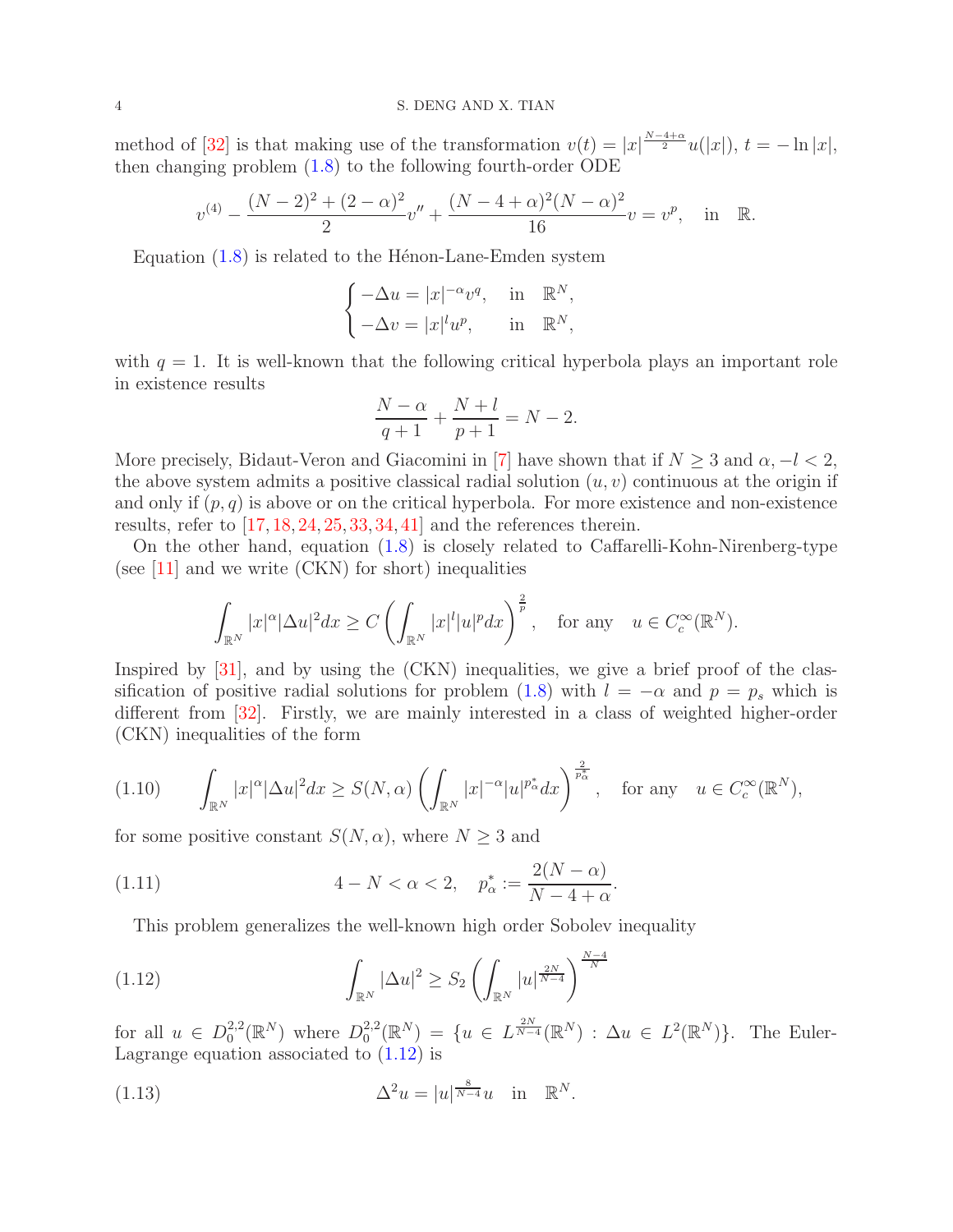Smooth positive solutions to  $(1.13)$  have been completely classified in [\[21\]](#page-21-20), where the authors proved that these solutions are given by

$$
W_{z,\lambda}(x) = [(N-4)(N-2)N(N+2)]^{\frac{N-4}{8}} \left(\frac{\lambda}{1+\lambda^2|x-z|^2}\right)^{\frac{N-4}{2}}
$$

with  $\lambda > 0$  and  $z \in \mathbb{R}^N$  and they are extremal functions for [\(1.12\)](#page-3-0).

Coming back to [\(1.10\)](#page-3-2), we define  $D_{\alpha}^{2,2}(\mathbb{R}^N)$  as the completion of  $C_c^{\infty}(\mathbb{R}^N)$  with the inner product

(1.14) 
$$
\langle \phi, \varphi \rangle_{\alpha} = \int_{\mathbb{R}^N} |x|^{\alpha} \Delta \phi \Delta \varphi dx,
$$

and the norm  $\|\phi\|_{D^{2,2}_{\alpha}(\mathbb{R}^N)} = \langle \phi, \phi \rangle_{\alpha}^{1/2}$ . Define also  $L^{p^*_{\alpha}}_{\alpha}(\mathbb{R}^N)$  the space of functions  $\phi$  such that  $\int_{\mathbb{R}^N} |x|^{-\alpha} |\phi|^{p^*_{\alpha}} dx < \infty$  with the norm  $\|\phi\|_{L^{p^*_{\alpha}}_{\alpha}(\mathbb{R}^N)} = (\int_{\mathbb{R}^N} |x|^{-\alpha} |\phi|^{p^*_{\alpha}} dx)^{1/p^*_{\alpha}}$ . Therefore,  $(1.10)$  can be stated as that the embedding  $D_{\alpha}^{2,2}(\mathbb{R}^N) \hookrightarrow L_{\alpha}^{p_{\alpha}^*}(\mathbb{R}^N)$  is continuous. The best constant in  $(1.10)$  is given by

(1.15) 
$$
S(N, \alpha) = \inf_{u \in D_{\alpha}^{2,2}(\mathbb{R}^N) \setminus \{0\}} \frac{\int_{\mathbb{R}^N} |x|^{\alpha} |\Delta u|^2 dx}{\left(\int_{\mathbb{R}^N} |x|^{-\alpha} |u|^{p^*_{\alpha}} dx\right)^{\frac{2}{p^*_{\alpha}}}}
$$

In this paper, we just consider the radial extremal functions to (CKN) inequality, so we define

<span id="page-4-3"></span><span id="page-4-0"></span>
$$
D_{\alpha,rad}^{2,2}(\mathbb{R}^N) := \{ u : u(x) = u(|x|), u \in D_{\alpha}^{2,2}(\mathbb{R}^N) \}
$$

and

(1.16) 
$$
S^{rad}(N,\alpha) := \inf_{u \in D_{\alpha,rad}^{2,2}(\mathbb{R}^N)\backslash\{0\}} \frac{\int_{\mathbb{R}^N} |x|^{\alpha} |\Delta u|^2 dx}{\left(\int_{\mathbb{R}^N} |x|^{-\alpha} |u|^{p^*_{\alpha}} dx\right)^{\frac{2}{p^*_{\alpha}}}}.
$$

We will give the explicit forms for all maximizers and the exact best constant for  $S^{rad}(N, \alpha)$ as the following:

<span id="page-4-1"></span>**Theorem 1.1.** Assume that  $N \geq 3$ ,  $4 - N < \alpha < 2$ . We have

$$
S^{rad}(N,\alpha) = \left(\frac{2-\alpha}{2}\right)^{\frac{4N-4-2\alpha}{N-4}} \left(\frac{2\pi^{\frac{N}{2}}}{\Gamma(\frac{N}{2})}\right)^{\frac{4-2\alpha}{N-\alpha}} C\left(\frac{2N-2\alpha}{2-\alpha}\right),
$$

where  $C(M) = (M-4)(M-2)M(M+2) \left[ \Gamma^2(\frac{M}{2}) \right]$  $\frac{2M}{2}$ )/(2 $\Gamma(M)$ )]<sup> $\frac{4}{M}$ </sup>. Moreover the extremal functions which achieve  $S^{rad}(N, \alpha)$  in [\(1.16\)](#page-4-0) are unique (up to scaling) and given by

(1.17) 
$$
V_{\lambda,\alpha}(x) = \frac{A\lambda^{\frac{N-4+\alpha}{2}}}{(1+\lambda^{2-\alpha}|x|^{2-\alpha})^{\frac{N-4+\alpha}{2-\alpha}}}
$$

for all  $A \in \mathbb{R}$  and  $\lambda > 0$ .

It is well-known that Euler-Lagrange equation of [\(1.10\)](#page-3-2), up to scaling, is given by

<span id="page-4-2"></span>(1.18) 
$$
\Delta(|x|^{\alpha}\Delta u) = |x|^{-\alpha}|u|^{p_{\alpha}^{*}-2}u, \text{ in } \mathbb{R}^{N}.
$$

Therefore, as the direct consequence of Theorem [1.1,](#page-4-1) we obtain

,

.

,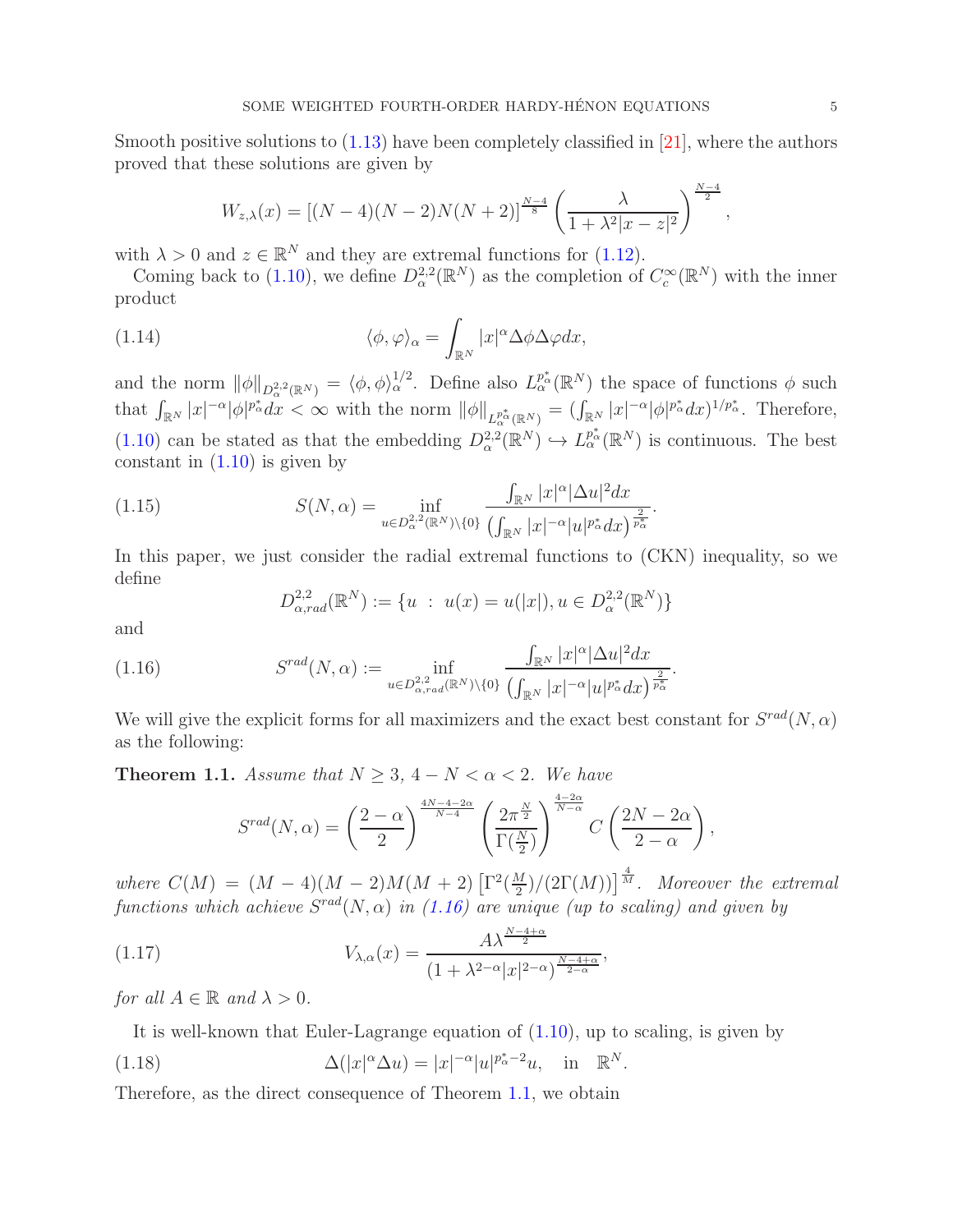<span id="page-5-2"></span>Corollary 1.2. Assume that  $N \geq 3$ ,  $4-N < \alpha < 2$ . Then equation [\(1.18\)](#page-4-2) has a unique (up to scaling) positive radial solution of the form

$$
U_{\lambda,\alpha}(x) = \frac{C_{N,\alpha} \lambda^{\frac{N-4+\alpha}{2}}}{(1 + \lambda^{2-\alpha}|x|^{2-\alpha})^{\frac{N-4+\alpha}{2-\alpha}}},
$$

with  $\lambda > 0$ , where  $C_{N,\alpha} = [(N-4+\alpha)(N-2)(N-\alpha)(N+2-2\alpha)]^{\frac{N-4+\alpha}{8-4\alpha}}$ .

Inspired by [\[29\]](#page-22-2), then we concern the linearized problem related to [\(1.18\)](#page-4-2) at the function  $U_{1,\alpha}$ . This leads to study the problem

<span id="page-5-0"></span>(1.19) 
$$
\Delta(|x|^{\alpha}\Delta v) = (p_{\alpha}^{*}-1)|x|^{-\alpha}U_{1,\alpha}^{p_{\alpha}^{*}-2}v \text{ in } \mathbb{R}^{N}, v \in D_{\alpha}^{2,2}(\mathbb{R}^{N}).
$$

Next theorem characterizes all the solutions to [\(1.19\)](#page-5-0).

<span id="page-5-1"></span>**Theorem 1.3.** Assume that  $N \geq 3$ ,  $4 - N < \alpha < 2$ . If  $\alpha$  is not an even integer, then the space of solutions of  $(1.19)$  has dimension 1 and is spanned by

$$
Z_0(x) = \frac{1 - |x|^{2-\alpha}}{(1 + |x|^{2-\alpha})^{\frac{N-2}{2-\alpha}}},
$$

where  $Z_0 \sim \frac{\partial U_{\lambda,\alpha}}{\partial \lambda}|_{\lambda=1}$ , and in this case we say  $U_{1,\alpha}$  is non-degenerate. Otherwise, if  $\alpha =$  $-2(k-1)$  for some  $k \in \mathbb{N}^+$ , then the space of solutions of [\(1.19\)](#page-5-0) has dimension 1 +  $(N+2k-2)(N+k-3)!$  $\frac{\kappa-2)(N+\kappa-3)!}{(N-2)!k!}$  and is spanned by

$$
Z_0(x) = \frac{1 - |x|^{2-\alpha}}{(1 + |x|^{2-\alpha})^{\frac{N-2}{2-\alpha}}}, \quad Z_{k,i}(x) = \frac{|x|^k \Psi_{k,i}(x)}{(1 + |x|^{2-\alpha})^{\frac{N-2}{2-\alpha}}},
$$

where  $\{\Psi_{k,i}\}, i = 1, \ldots, \frac{(N+2k-2)(N+k-3)!}{(N-2)!k!}$  $\frac{(N-2)(N+k-3)!}{(N-2)!k!}$ , form a basis of  $\mathbb{Y}_k(\mathbb{R}^N)$ , the space of all homogeneous harmonic polynomials of degree  $k$  in  $\mathbb{R}^N$ .

Remark 1.4. The key step of the proofs for Theorems [1.1](#page-4-1) and [1.3](#page-5-1) is the change of variable  $r \mapsto r^{\frac{2}{2-\alpha}}$ , i.e. we set  $v(s) = u(r)$  and  $r = s^{\frac{2}{2-\alpha}}$ , which was used in [\[12\]](#page-21-21) in a different context, see also [\[29,](#page-22-2) Theorem A.1]. It is a surprising thing that we only need to suppose  $N > 3$ when dealing with the weighted fourth-order Hardy-Hénon equation. Indeed, when we deal with the minimizers for  $S^{rad}(N, \alpha)$  in [\(1.16\)](#page-4-0), the only fact we have used is that

$$
\int_0^\infty \left[ v''(s) + \frac{M-1}{s} v'(s) \right]^2 s^{M-1} ds \ge C(M) \left( \int_0^\infty |v(s)|^{\frac{2M}{M-4}} s^{M-1} ds \right)^{\frac{M-4}{M}}
$$

,

for all  $v \in C_c^2(\mathbb{R}) \setminus \{0\}$  satisfying  $\int_0^\infty \left[ v''(s) + \frac{M-1}{s}v'(s) \right]^2 s^{M-1} ds < \infty$ , where  $M = \frac{2N-2\alpha}{2-\alpha} >$ 4, i.e.  $4 - N < \alpha < 2$  which requires  $N > 2$ , or  $2 < \alpha < 4 - N$  which shows  $N = 1$  and  $\alpha \in (2, 3)$ , because the second case reduces the problem to the ODE we omit it.

It is worth to mention that  $S(N, \alpha) \leq S^{rad}(N, \alpha)$ , and  $S(N, \alpha)$  in [\(1.15\)](#page-4-3) might be achieved by non-radial functions and thus [\(1.18\)](#page-4-2) might have non-radial positive solutions. In fact, let  $\alpha = -2, N \ge 8$  be even and  $\mathbb{R}^N = \mathbb{R}^{\frac{N}{2}} \times \mathbb{R}^{\frac{N}{2}}, x = (x', x'')$  with  $x' \in \mathbb{R}^{\frac{N}{2}}$  and  $x'' \in \mathbb{R}^{\frac{N}{2}}$ , then for any  $a \in \mathbb{R}$  the functions

(1.20) 
$$
v(x) = v(|x'|, |x''|) = C_{N, -2}(1 + |x|^4 - 2a(|x'|^2 - |x''|^2) + a^2)^{-\frac{N-6}{4}},
$$

form a branch of solutions to [\(1.18\)](#page-4-2) bifurcating from  $U_{1,-2}$ .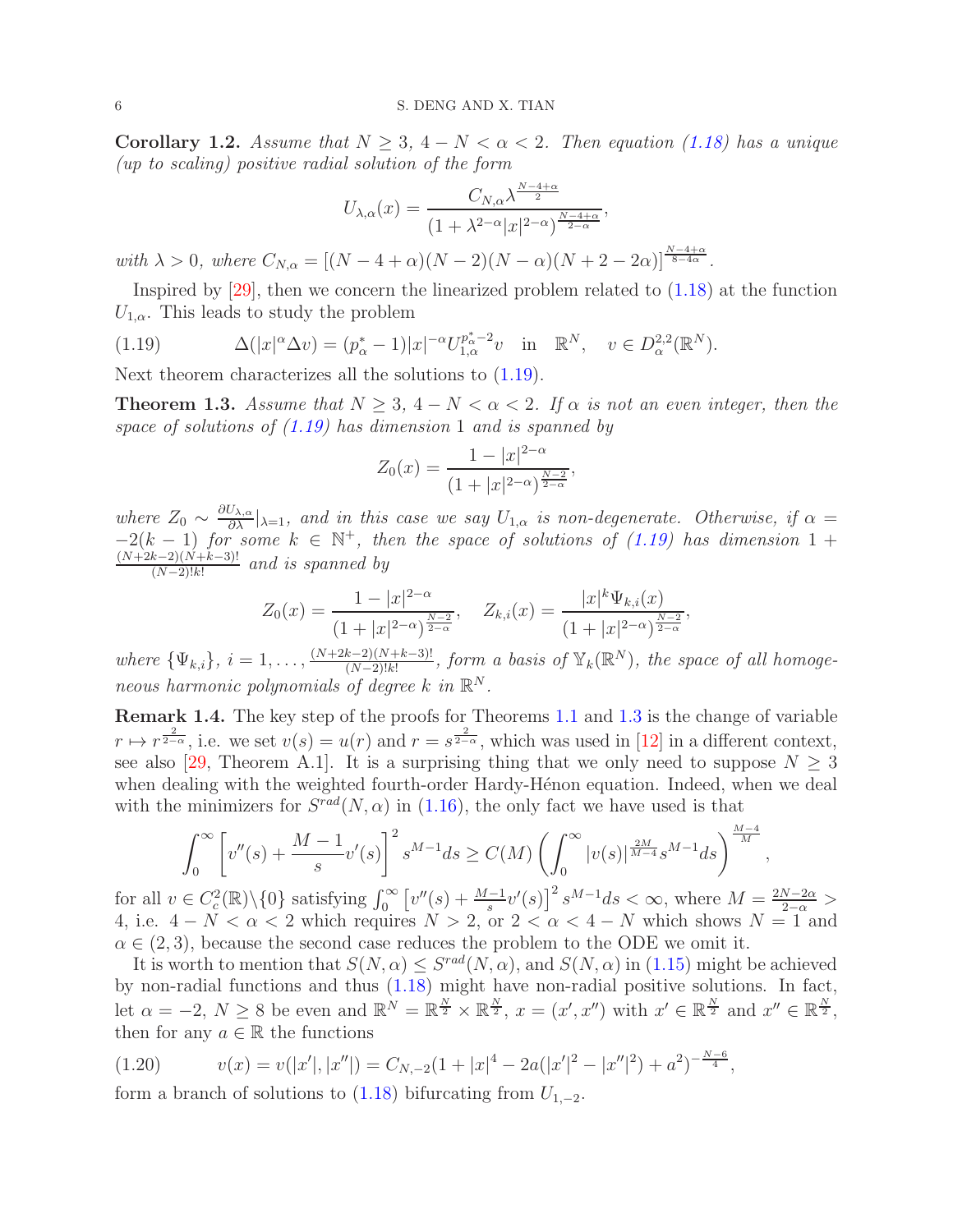From Theorem [1.3,](#page-5-1) we know that  $U_{1,\alpha}$  is non-degenerate when  $\alpha$  is not even. By this result, we can consider several simple applications of Theorem [1.3.](#page-5-1) The first thing we care about is the reminder term of (CKN) inequality [\(1.10\)](#page-3-2) in radial space  $D^{2,2}_{\alpha,rad}(\mathbb{R}^N)$ , in sprite of  $[6]$ . The Sobolev inequality states that there exists constant S depending only on N and s such that

$$
(1.21) \t\t ||u||_{D_0^{s,2}(\mathbb{R}^N)}^2 \geq \mathcal{S}||u||_{L^{\frac{2N}{N-2s}}(\mathbb{R}^N)}^2, \t \text{ for all } u \in D_0^{s,2}(\mathbb{R}^N),
$$

where  $0 < s < N/2$  and  $D_0^{s,2}$  $\mathbb{R}^{s,2}_{0}(\mathbb{R}^{N})$  is the space of all tempered distributions u such that

<span id="page-6-0"></span>
$$
\widehat{u} \in L^1_{loc}(\mathbb{R}^N)
$$
 and  $||u||^2_{D_0^{s,2}(\mathbb{R}^N)} := \int_{\mathbb{R}^N} |\xi|^s |\widehat{u}|^2 < \infty$ .

Here, as usual,  $\hat{u}$  denotes the (distributional) Fourier transform of u. It is well known that the extremal functions of bast constant  $\mathcal S$  are given as the set functions which, up to translation, dilation and multiplication by a nonzero constant, coincide with  $W(x) = (1+|x|^2)^{-(N-2s)/2}$ . For  $s = 1$ , Brezis and Lieb [\[6\]](#page-21-22) asked the question whether a reminder term - proportional to the quadratic distance of the function u to be the manifold  $\mathcal{M} := \{c\lambda^{(N-2s)/2}W(\lambda(x-z))\}$  $z \in \mathbb{R}^N, c \in \mathbb{R}, \lambda > 0$  - can be added to the right hand side of [\(1.21\)](#page-6-0). This question was answered affirmatively in the case  $s = 1$  by Bianchi and Egnell [\[5\]](#page-21-1), and their result was extended later to the case  $s = 2$  in [\[39\]](#page-22-15) and the the case of an arbitrary even positive integer  $N > 2s$  in [\[10\]](#page-21-23), and the whole interval case  $s \in (0, N)$  was proved in [\[16\]](#page-21-24). Furthermore, R $\ddot{\text{a}}$ dulescu et. al [\[42\]](#page-22-16) gave the remainder term of Hardy-Sobolev inequality for exponent two. Wang and Willem [\[45\]](#page-22-17) studied Caffarelli-Kohn-Nirenberg inequalities with remainder terms. Recently, Wei and Wu [\[46\]](#page-22-18) established the stability of the profile decompositions to a special case of the (CKN) inequality and also gave the reminder term.

As mentioned above, it is natural to establish (CKN) inequality [\(1.10\)](#page-3-2) with reminder terms in the radial space  $D^{2,2}_{\alpha,rad}(\mathbb{R}^N)$  under the help of Theorem [1.3](#page-5-1) when  $\alpha$  is not even, as an analogous result to [\[39\]](#page-22-15).

<span id="page-6-2"></span>**Theorem 1.5.** Assume  $N \geq 3$ , and let  $4 - N < \alpha < 2$  be not an even integer. Then there exists constant  $B = B(N, \alpha) > 0$  such that for every  $u \in D^{2,2}_{\alpha,rad}(\mathbb{R}^N)$ , it holds that

$$
\int_{\mathbb{R}^N} |x|^{\alpha} |\Delta u|^2 dx - S^{rad}(N, \alpha) \left( \int_{\mathbb{R}^N} |x|^{-\alpha} |u|^{p^*_{\alpha}} dx \right)^{\frac{2}{p^*_{\alpha}}} \geq B \text{dist}(u, \mathcal{M}_2)^2,
$$

where  $\mathcal{M}_2 = \{cU_{\lambda,\alpha} : c \in \mathbb{R}, \lambda > 0\}$  is a two-dimensional manifold, and  $dist(u, \mathcal{M}_2) :=$  $\inf_{\phi \in \mathcal{M}_2} \|\phi - u\|_{D^{2,2}_\alpha(\mathbb{R}^N)} = \inf_{c \in \mathbb{R}, \lambda > 0} \|u - c U_{\lambda,\alpha}\|_{D^{2,2}_\alpha(\mathbb{R}^N)}.$ 

The second thing we want to study is to construct solutions by using the Lyapunove-Schmidt argument, in sprite of  $[3]$  (and also  $[26,$  Sections 3 and 4]). Now, we will establish sufficient conditions on a prescribed weighted  $h(x)$  on  $\mathbb{R}^N$  which guarantee the existence of solutions to the perturbative model problem

<span id="page-6-1"></span>
$$
(1.22) \qquad \Delta(|x|^{\alpha}\Delta u) = (1+\varepsilon h(x))|x|^{-\alpha}u^{p_{\alpha}^* - 1}, \quad u > 0 \quad \text{in} \quad \mathbb{R}^N, \quad u \in D_{\alpha, rad}^{2,2}(\mathbb{R}^N).
$$

<span id="page-6-3"></span>**Theorem 1.6.** Assume  $N \geq 3$ , and let  $4 - N < \alpha < 2$  be not an even integer,  $h \in$  $L^{\infty}(\mathbb{R}^N) \cap C(\mathbb{R}^N)$ . If  $\lim_{|x| \to 0} h(x) = \lim_{|x| \to \infty} h(x) = 0$ , then equation [\(1.22\)](#page-6-1) has at least one solution for any  $\varepsilon$  close to zero.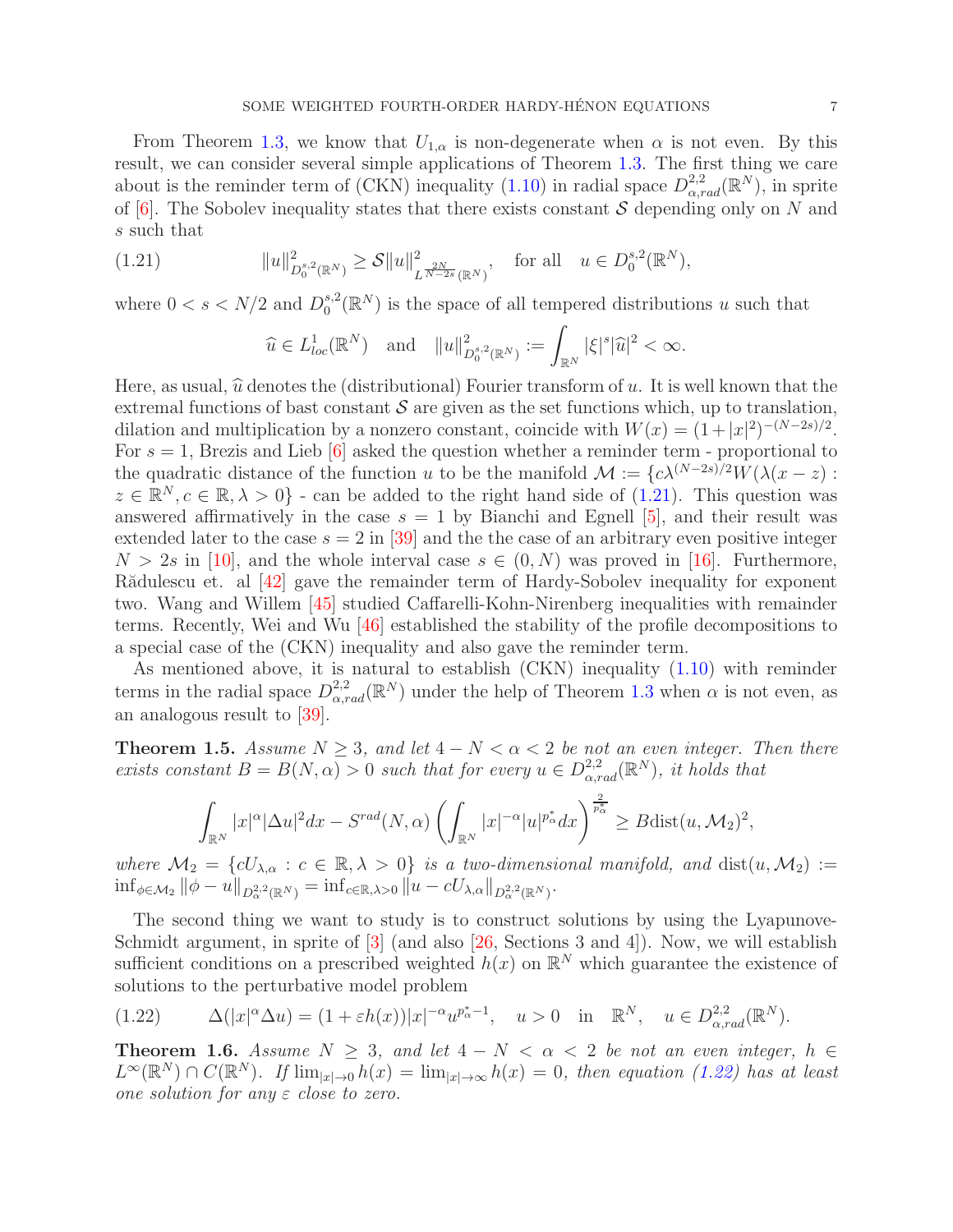#### 8 S. DENG AND X. TIAN

The paper is organized as follows: In Section [2](#page-7-0) we deduce the optimizers of (CKN) inequality and characterize all solutions to the linearized Hardy-Hénon equation  $(1.19)$ . In Section [3,](#page-11-0) we study the reminder term of (CKN) inequality [\(1.10\)](#page-3-2) and prove Theorem [1.5.](#page-6-2) In Section [4](#page-15-0) we investigate the existence of solutions to the related perturbed equation [\(1.22\)](#page-6-1) by using Lyapunov-Schmit finite-dimensional reduction method and prove Theorem [1.6.](#page-6-3)

### 2. Optimizers of (CKN) inequality and linearized problem

<span id="page-7-0"></span>In this section, at first, we use a suitable transform that is changing the variable  $r \mapsto r^{\frac{2}{2-\alpha}}$ , related to Sobolev inequality to investigate the sharp constants and optimizers of (CKN) inequality [\(1.10\)](#page-3-2) in radial space  $D_{\alpha, rad}^{2,2}(\mathbb{R}^N)$ .

2.1. Proof of Theorem [1.1.](#page-4-1) We follow the arguments in the proof of  $[29,$  Theorem A.1.]. Let  $u \in D^{2,2}_{\alpha,rad}(\mathbb{R}^N)$ . Making the changes that  $v(s) = u(r)$  and  $r = s^q$  where  $q > 0$  will be given later, then we have

$$
\int_{\mathbb{R}^N} |x|^{\alpha} |\Delta u|^2 dx = \omega_{N-1} \int_0^\infty r^{\alpha} \left[ u''(r) + \frac{N-1}{r} u'(r) \right]^2 r^{N-1} dr
$$
  
=  $\omega_{N-1} q^{-3} \int_0^\infty \left[ v''(s) + \frac{(N-1)q - (q-1)}{s} v'(s) \right]^2 s^{(N-1)q - 3(q-1) + q\alpha} ds,$ 

where  $\omega_{N-1}$  is the surface area for unit ball of  $\mathbb{R}^N$ . In order to make use of Sobolev inequality, we need  $(N-1)q - (q-1) = (N-1)q - 3(q-1) + q\alpha$  which requires

$$
q = \frac{2}{2 - \alpha}.
$$

Now, we set

(2.1) 
$$
M := (N-1)q - (q-1) + 1 = \frac{2(N-\alpha)}{2-\alpha} > 4,
$$

which implies

<span id="page-7-1"></span>
$$
\int_0^{\infty} r^{\alpha} \left[ u''(r) + \frac{N-1}{r} u'(r) \right]^2 r^{N-1} dr = q^{-3} \int_0^{\infty} \left[ v''(s) + \frac{M-1}{s} v'(s) \right]^2 s^{M-1} ds.
$$

When M is an integer we can use the classical Sobolev inequality (see  $[35,36]$  $[35,36]$ ) and we get

$$
\int_0^\infty \left[ v''(s) + \frac{M-1}{s} v'(s) \right]^2 s^{M-1} ds \ge C(M) \left( \int_0^\infty |v(s)|^{\frac{2M}{M-4}} s^{M-1} ds \right)^{\frac{M-4}{M}} \n= q^{-\frac{M-4}{M}} C(M) \left( \int_0^\infty |u(r)|^{\frac{2M}{M-4}} r^{\frac{M}{q}-1} dr \right)^{\frac{M-4}{M}},
$$

where  $C(M) = \pi^2(M+2)M(M-2)(M-4) (\Gamma(M/2)/\Gamma(M))^{\frac{4}{M}} (2\pi^{M/2}/\Gamma(M/2))^{-\frac{4}{M}}$  (see [\[44,](#page-22-21)  $(1.4)$ . Moreover, even M is not an integer we readily see that the above inequality remains true.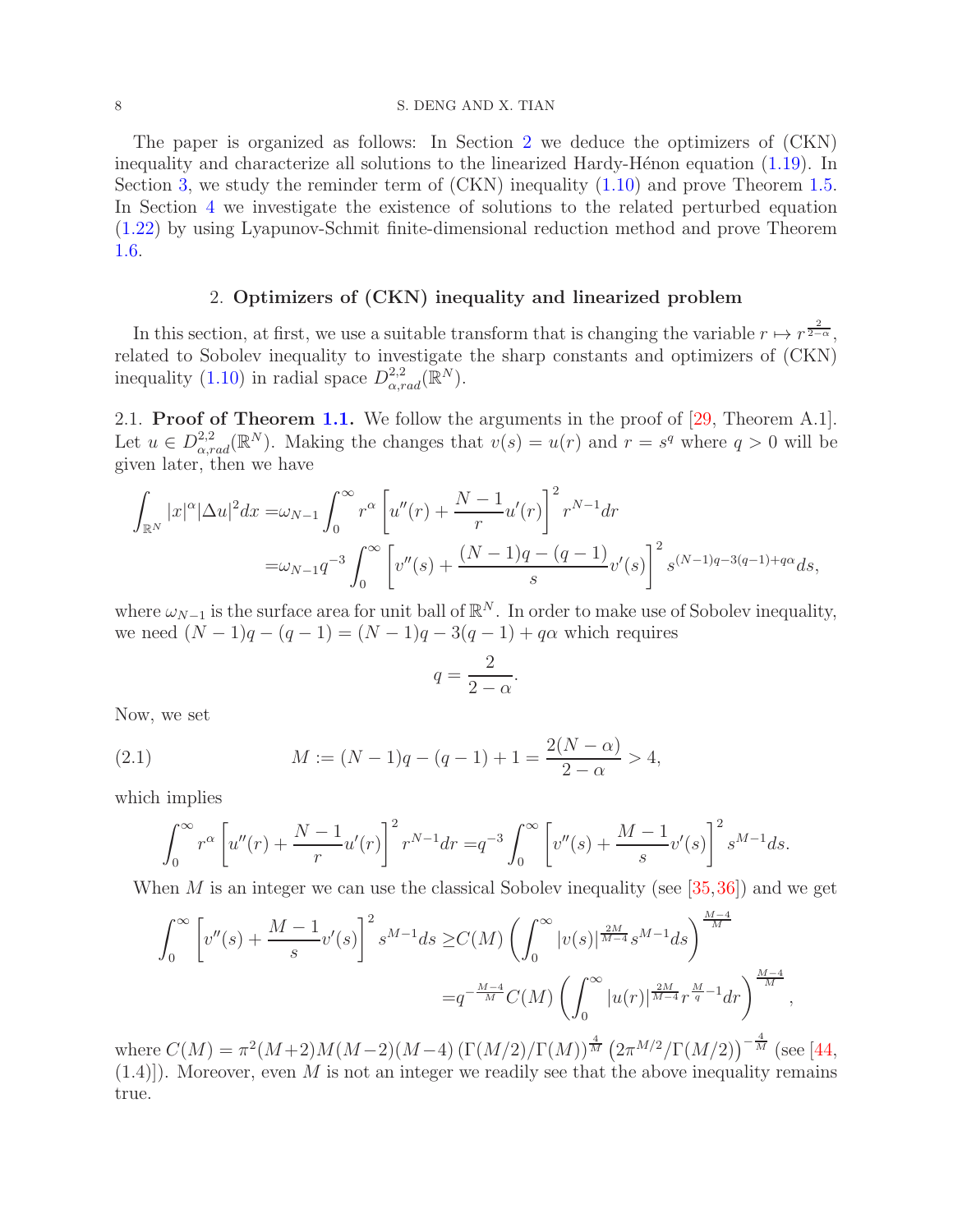From [\(2.1\)](#page-7-1), we deduce that

$$
\frac{2M}{M-4} = \frac{2(N-\alpha)}{N-4+\alpha} = p_{\alpha}^*, \quad \frac{M}{q} - 1 = N - 1 - \alpha.
$$

So we get

$$
\int_0^\infty r^\alpha \left[ u''(r) + \frac{N-1}{s} u'(r) \right]^2 r^{N-1} dr \ge q^{-3 - \frac{M-4}{M}} C(M) \left( \int_0^\infty r^{-\alpha} |u(r)|^{p^*_\alpha} r^{N-1} dr \right)^{\frac{2}{p^*_\alpha}},
$$

which proves  $(1.16)$  with

$$
S^{rad}(N,\alpha) = q^{-3-\frac{M-4}{M}} \omega_{N-1}^{1-\frac{2}{p_{\alpha}^*}} C(M) = \left(\frac{2-\alpha}{2}\right)^{\frac{4N-4-2\alpha}{N-4}} \left(\frac{2\pi^{\frac{N}{2}}}{\Gamma(\frac{N}{2})}\right)^{\frac{4-2\alpha}{N-\alpha}} C\left(\frac{2N-2\alpha}{2-\alpha}\right).
$$

Moreover, from the previous inequalities, we also get that the extremal functions are obtained as

$$
\int_0^{\infty} \left[ v''_{\nu}(s) + \frac{M-1}{s} v'_{\nu}(s) \right]^2 s^{M-1} ds = C(M) \left( \int_0^{\infty} |v_{\nu}(s)|^{\frac{2M}{M-4}} s^{M-1} ds \right)^{\frac{M-4}{M}}.
$$

It is well known that

$$
v_{\nu}(s) = A\nu^{\frac{M-4}{2}} (1 + \nu^2 s^2)^{-\frac{M-4}{2}}
$$

for all  $A \in \mathbb{R}$  and  $\nu \in \mathbb{R}^+$ , see [\[21,](#page-21-20) Theorem 2.1]. Setting  $\nu = \lambda^{1/q}$  and  $s = |x|^{1/q}$ , then we obtain that all the radial extremal functions of  $S^{rad}(N, \alpha)$  have the form

(2.2) 
$$
V_{\lambda,\alpha}(x) = \frac{A\lambda^{\frac{N-4+\alpha}{2}}}{(1+\lambda^{2-\alpha}|x|^{2-\alpha})^{\frac{N-4+\alpha}{2-\alpha}}},
$$

for all  $A \in \mathbb{R}$  and  $\lambda > 0$ . The proof of Theorem [1.1](#page-4-1) is now complete.

It is well known that the positive radial solutions of [\(1.18\)](#page-4-2) differ from the extremal functions of  $S^{rad}(N, \alpha)$  by only a constant, as the direct consequence of Theorem [1.1,](#page-4-1) we obtain that the problem [\(1.18\)](#page-4-2) has a unique (up to scaling) positive radial solution of the form  $N-A+$ 

$$
U_{\lambda,\alpha}(x) = \frac{C_{N,\alpha} \lambda^{\frac{N-4+\alpha}{2}}}{\left(1 + \lambda^{2-\alpha} |x|^{2-\alpha}\right)^{\frac{N-4+\alpha}{2-\alpha}}},
$$

with  $\lambda > 0$ , for some positive constant  $C_{N,\alpha}$  which can be obtained by using the Lagrange multiplier method. Here for simplicity, we calculate the explicit form of  $C_{N,\alpha}$  directly. We know that  $U_{1,\alpha}(x)$  is also the solution of [\(1.18\)](#page-4-2), that is

$$
\Delta(|x|^{\alpha} \Delta U_{1,\alpha}) = |x|^{-\alpha} U_{1,\alpha}^{p_{\alpha}^* - 1}, \text{ in } \mathbb{R}^N.
$$

Then by some directly simple calculations, we obtain

$$
\Delta(|x|^{\alpha}\Delta U_{1,\alpha}) = C_{N,\alpha}(N-4+\alpha)(N-2)(N-\alpha)(N+2-2\alpha)|x|^{-\alpha}(1+|x|^{2-\alpha})^{-\frac{N+4-3\alpha}{2-\alpha}},
$$
 and

$$
|x|^{-\alpha}U_{1,\alpha}^{p_{\alpha}^* - 1} = C_{N,\alpha}^{p_{\alpha}^* - 1}|x|^{-\alpha}(1 + |x|^{2-\alpha})^{-\frac{N+4-3\alpha}{2-\alpha}},
$$

thus  $C_{N,\alpha} = [(N-4+\alpha)(N-2)(N-\alpha)(N+2-2\alpha)]^{\frac{N-4+\alpha}{8-4\alpha}}$  and Corollary [1.2](#page-5-2) follows.

 $\Box$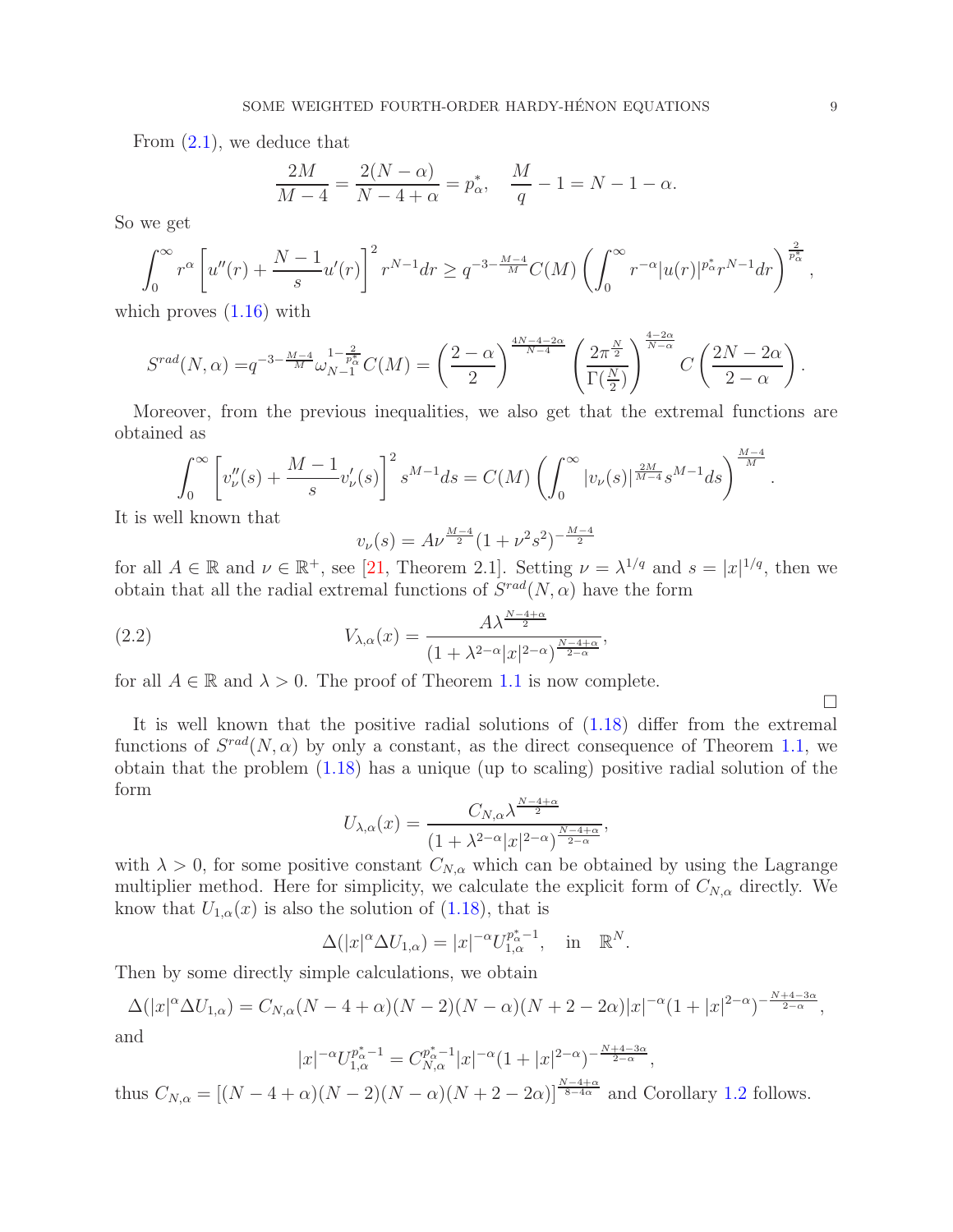Then by using the standard spherical decomposition and taking the changes of variable  $r \mapsto r^{\frac{2}{2-\alpha}}$ , we can characterize all solutions to the linearized problem [\(1.19\)](#page-5-0).

2.2. Proof of Theorem [1.3.](#page-5-1) We follow the arguments in the proof of  $[29,$  Theorem 1.3], and also [\[39,](#page-22-15) Theorem 2.2]. Equation [\(1.19\)](#page-5-0) is equivalent to

<span id="page-9-0"></span>(2.3) 
$$
\Delta(|x|^{\alpha}\Delta v) = \frac{(p_{\alpha}^* - 1)C_{N,\alpha}^{p_{\alpha}^* - 2}}{|x|^{\alpha}(1 + |x|^{2 - \alpha})^4}v \text{ in } \mathbb{R}^N, v \in D_{\alpha}^{2,2}(\mathbb{R}^N).
$$

We will decompose the fourth-order equation  $(2.3)$  into a system of two second-order equations. Firstly, we decompose  $v$  as follows:

(2.4) 
$$
v(r,\theta) = \sum_{k=0}^{\infty} \phi_k(r) \Psi_k(\theta), \text{ where } r = |x|, \quad \theta = \frac{x}{|x|} \in \mathbb{S}^{N-1},
$$

and

<span id="page-9-1"></span>
$$
\phi_k(r) = \int_{\mathbb{S}^{N-1}} v(r,\theta) \Psi_k(\theta) d\theta.
$$

Here  $\Psi_k(\theta)$  denotes the k-th spherical harmonic, i.e., it satisfies

$$
(2.5) \t - \Delta_{\mathbb{S}^{N-1}} \Psi_k = \lambda_k \Psi_k,
$$

where  $\Delta_{\mathbb{S}^{N-1}}$  is the Laplace-Beltrami operator on  $\mathbb{S}^{N-1}$  with the standard metric and  $\lambda_k$  is the k-th eigenvalue of  $-\Delta_{\mathbb{S}^{N-1}}$ . It is well known that  $\lambda_k = k(N-2+k)$ ,  $k = 0, 1, 2, \ldots$ whose multiplicity is

$$
\frac{(N+2k-2)(N+k-3)!}{(N-2)!k!}
$$

and that

$$
\mathrm{Ker}(\Delta_{\mathbb{S}^{N-1}}+\lambda_k)=\mathbb{Y}_k(\mathbb{R}^N)|_{\mathbb{S}^{N-1}},
$$

where  $\mathbb{Y}_k(\mathbb{R}^N)$  is the space of all homogeneous harmonic polynomials of degree k in  $\mathbb{R}^N$ . It is standard that  $\lambda_0 = 0$  and the corresponding eigenfunction of  $(2.5)$  is the constant function. The second eigenvalue  $\lambda_1 = N - 1$  and the corresponding eigenfunctions of [\(2.5\)](#page-9-1) are  $\frac{x_i}{|x|}$ ,  $i=1,\ldots,N.$ 

Moreover, let

$$
\psi_k(r) = -\int_{\mathbb{S}^{N-1}} |x|^\alpha \Delta v(r,\theta) \Psi_k(\theta) d\theta, \quad \text{i.e.,} \quad r^{-\alpha} \psi_k(r) = -\int_{\mathbb{S}^{N-1}} \Delta v(r,\theta) \Psi_k(\theta) d\theta.
$$

It is known that

(2.6)  
\n
$$
\Delta(\varphi_k(r)\Psi_k(\theta)) = \Psi_k \left(\varphi_k'' + \frac{N-1}{r}\varphi_k'\right) + \frac{\varphi_k}{r^2} \Delta_{\mathbb{S}^{N-1}} \Psi_k
$$
\n
$$
= \Psi_k \left(\varphi_k'' + \frac{N-1}{r}\varphi_k' - \frac{\lambda_k}{r^2}\varphi_k\right).
$$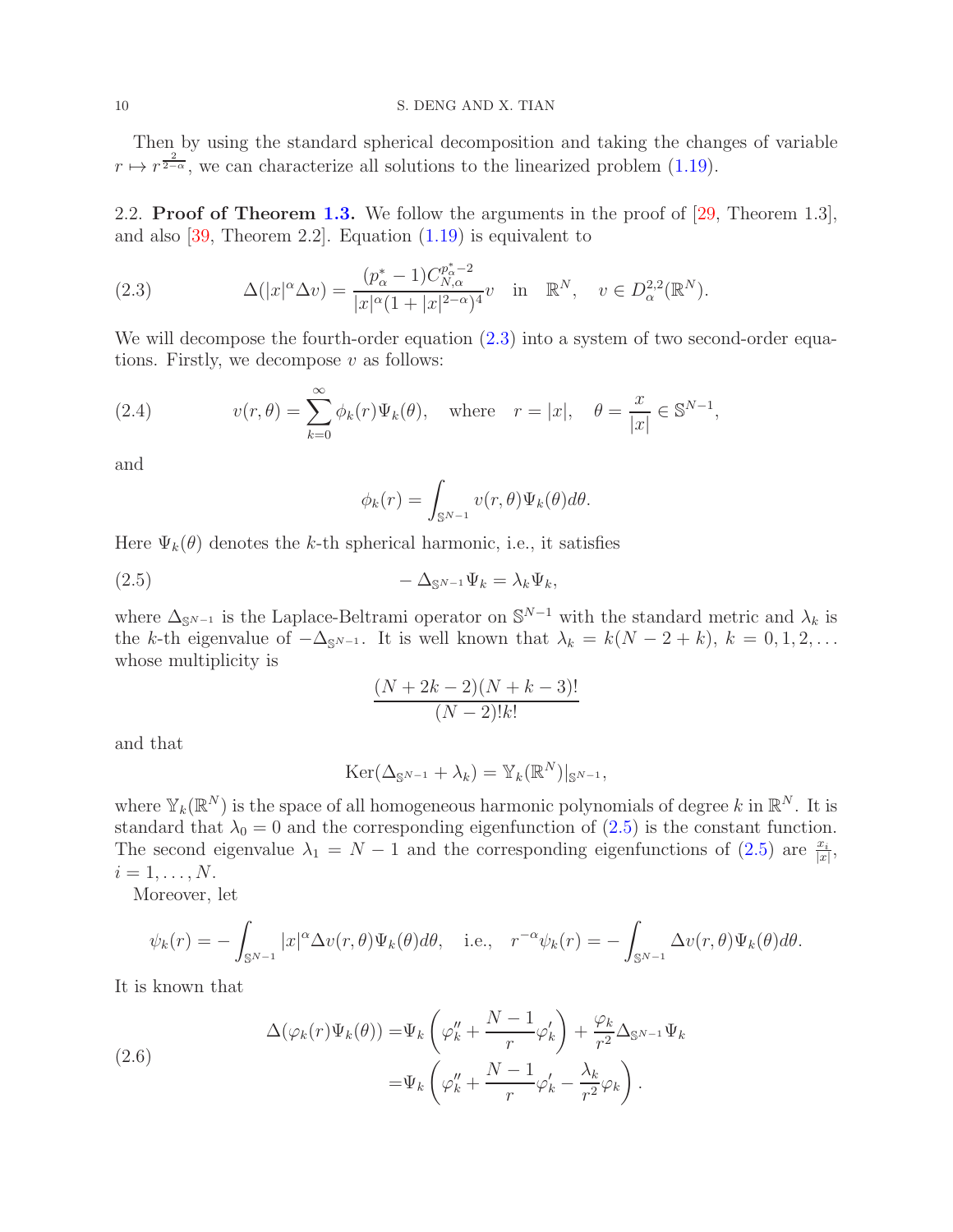Therefore, by standard regularity theory, the function  $v$  is a solution of  $(2.3)$  if and only if  $(\phi_k, \psi_k) \in \mathcal{C} \times \mathcal{C}$  is a classical solution of the system

<span id="page-10-0"></span>
$$
(2.7) \quad\n\begin{cases}\n\phi_k'' + \frac{N-1}{r}\phi_k' - \frac{\lambda_k}{r^2}\phi_k + \frac{\psi_k}{r^\alpha} = 0 & \text{in} \quad r \in (0, \infty), \\
\psi_k'' + \frac{N-1}{r}\psi_k' - \frac{\lambda_k}{r^2}\psi_k + \frac{(p_\alpha^* - 1)C_{N,\alpha}^{p^*}_{N,\alpha}}{r^\alpha(1 + r^{2-\alpha})^4}\phi_k = 0 & \text{in} \quad r \in (0, \infty), \\
\phi_k'(0) = \psi_k'(0) = 0 & \text{if} \quad k = 0, \quad \text{and} \quad \phi_k(0) = \psi_k(0) = 0 & \text{if} \quad k \ge 1,\n\end{cases}
$$

where  $\mathcal{C} := \{ \omega \in C^2([0,\infty)) | \int_0^\infty r^\alpha |\omega''(r) + \frac{N-1}{r} \omega'(r)|^2 r^{N-1} dr < \infty \}.$  Take the same varia-tion as in the proof of Theorem [1.1,](#page-4-1)  $|x| = r = s^q$  where  $q = 2/(2 - \alpha)$  and let

(2.8) 
$$
X_k(s) = \phi_k(r), \quad Y_k(s) = q^2 \psi_k(r),
$$

that transforms  $(2.7)$  into the system

<span id="page-10-3"></span>
$$
(2.9) \begin{cases} X_k'' + \frac{M-1}{s} X_k' - \frac{\lambda_k q^2}{s^2} X_k + Y_k = 0 & \text{in } s \in (0, \infty), \\ Y_k'' + \frac{M-1}{s} Y_k' - \frac{\lambda_k q^2}{s^2} Y_k + \frac{(M+4)(M-2)M(M+2)}{(1+s^2)^4} X_k = 0 & \text{in } s \in (0, \infty), \\ X_k'(0) = Y_k'(0) = 0 & \text{if } k = 0, \text{ and } X_k(0) = Y_k(0) = 0 & \text{if } k \ge 1, \end{cases}
$$

in  $(X_k, Y_k) \in \tilde{C} \times \tilde{C}$ , where  $\tilde{C} := \{ \omega \in C^2([0, \infty)) \mid \int_0^\infty |\omega''(s) + \frac{M-1}{s}\omega'(s)|^2 s^{M-1} ds < \infty \}$  and  $(2.10)$   $M =$  $2(N - \alpha)$  $2-\alpha$  $> 4$ .

Here we have used the fact

$$
q^{4}(p_{\alpha}^{*}-1)C_{N,\alpha}^{p_{\alpha}^{*}-2} = [(M-4)(M-2)M(M+2)]\left(\frac{2M}{M-4}-1\right) = (M+4)(M-2)M(M+2).
$$

<span id="page-10-1"></span>Fix M, then let us now consider the following eigenvalue problem

(2.11) 
$$
\begin{cases} X'' + \frac{M-1}{s}X' - \frac{\mu}{s^2}X + Y = 0 \text{ in } s \in (0, \infty), \\ Y'' + \frac{M-1}{s}Y' - \frac{\mu}{s^2}Y + \frac{(M+4)(M-2)M(M+2)}{(1+s^2)^4}X = 0 \text{ in } s \in (0, \infty). \end{cases}
$$

When  $M$  is an integer we can study  $(2.11)$  as the linearized problem of the equation

$$
-\Delta U = (M-4)(M-2)M(M+2)U^{\frac{M+4}{M-4}}, \quad U > 0 \quad \text{in} \quad \mathbb{R}^M,
$$

around the standard solution  $U(x) = (1+|x|^2)^{-\frac{M-4}{2}}$  (note that we always have  $M > 4$ ). In this case, as in [\[39,](#page-22-15) Theorem 2.2], we have that

<span id="page-10-2"></span>(2.12) 
$$
\mu_0 = 0;
$$
  $\mu_1 = M - 1$  and  $X_0(s) = \frac{1 - s^2}{(1 + s^2)^{\frac{M-2}{2}}};$   $X_1(s) = \frac{s}{(1 + s^2)^{\frac{M-2}{2}}}.$ 

Moreover, even M is not an integer we readily see that  $(2.12)$  remains true. Therefore, we can conclude that  $(2.9)$  has nontrivial solutions if and only if

$$
q^2 \lambda_k \in \{0, M - 1\}, \quad \text{i.e.,} \quad \frac{4\lambda_k}{(2 - \alpha)^2} \in \left\{0, \frac{2N - 2 - \alpha}{2 - \alpha}\right\},\
$$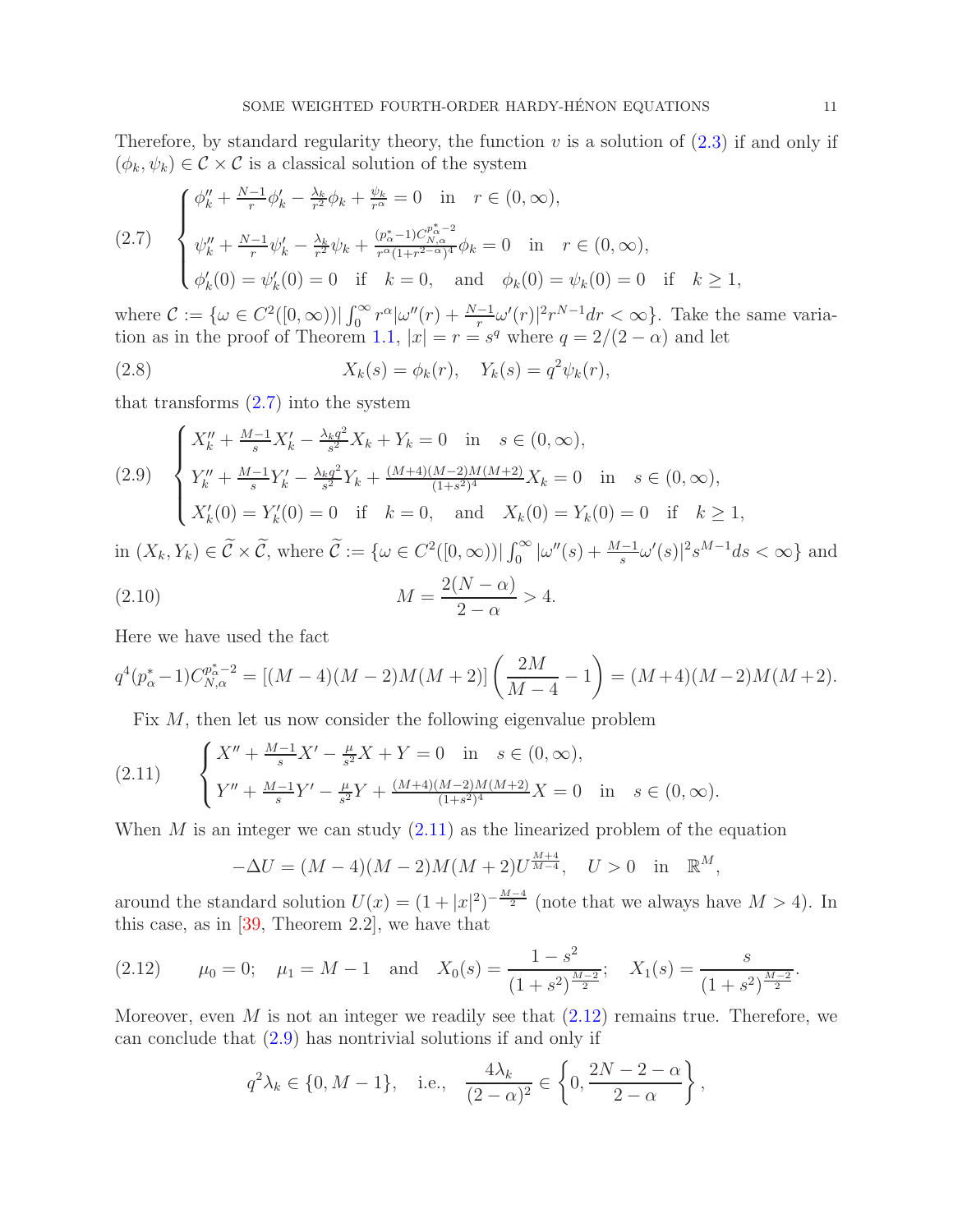where  $\lambda_k = k(N-2+k)$ ,  $k \in \mathbb{N}$ . If  $4\lambda_k/(2-\alpha)^2 = 0$  then  $k = 0$ . Moreover, if  $4\lambda_k$  $2N-2-\alpha$ ,

$$
\frac{1}{(2-\alpha)^2} = \frac{2+\alpha}{2-\alpha}
$$

then

$$
[\alpha + 2(k - 1)] [\alpha - 2(N + k - 1)] = 0,
$$

we obtain  $\alpha = -2(k-1)$  since  $4-N < \alpha < 2$ . Turning back to [\(2.7\)](#page-10-0) we obtain the solutions

(2.13) 
$$
\phi_0(r) = \frac{1 - r^{2-\alpha}}{(1 + r^{2-\alpha})^{\frac{N-4+\alpha}{2-\alpha}}} \quad \text{if} \quad \alpha \neq -2(k-1), \quad \forall k \in \mathbb{N}^+,
$$

and

(2.14) 
$$
\phi_0(r) = \frac{1 - r^{2-\alpha}}{(1 + r^{2-\alpha})^{\frac{N-4+\alpha}{2-\alpha}}}, \quad \phi_k(r) = \frac{r^k}{(1 + r^{2-\alpha})^{\frac{N-4+\alpha}{2-\alpha}}} \quad \text{if} \quad \alpha = -2(k-1),
$$

for some  $k \in \mathbb{N}^+$ . That is, if  $\alpha$  is not an even integer, then the space of solutions of  $(2.3)$ has dimension 1 and is spanned by

$$
Z_0(x) = \frac{1 - |x|^{2-\alpha}}{(1 + |x|^{2-\alpha})^{\frac{N-2}{2-\alpha}}}
$$

.

If  $\alpha = -2(k-1)$  for some  $k \in \mathbb{N}^+$ , then the space of solutions of  $(2.3)$  has dimension  $1 + \frac{(N+2k-2)(N+k-3)!}{(N-2)!k!}$  and is spanned by

$$
Z_0(x) = \frac{1 - |x|^{2-\alpha}}{(1 + |x|^{2-\alpha})^{\frac{N-2}{2-\alpha}}}, \quad Z_{k,i}(x) = \frac{|x|^k \Psi_{k,i}(x)}{(1 + |x|^{2-\alpha})^{\frac{N-2}{2-\alpha}}},
$$

where  $\{\Psi_{k,i}\}, i=1,\ldots,\frac{(N+2k-2)(N+k-3)!}{(N-2)!k!}$  $\frac{(N-2)(N+k-3)!}{(N-2)!k!}$ , form a basis of  $\mathbb{Y}_k(\mathbb{R}^N)$ , the space of all homogeneous harmonic polynomials of degree k in  $\mathbb{R}^N$ . The proof of Theorem [1.3](#page-5-1) is now complete. П

## 3. Reminder terms of (CKN) inequality

<span id="page-11-0"></span>In this section, we consider the reminder terms of  $(CKN)$  inequality  $(1.10)$  in radial space  $D_{\alpha,rad}^{2,2}(\mathbb{R}^N)$  and give the proof of Theorem [1.5.](#page-6-2) We follow the arguments as those in [\[5\]](#page-21-1), and also [\[39\]](#page-22-15).

We define  $u_{\lambda}(x) := \lambda^{\frac{N-4+\alpha}{2}} u(\lambda x)$  for all  $\lambda > 0$ . Thus for simplicity of notations, we write  $U_{\lambda}$  instead of  $U_{\lambda,\alpha}$  and  $S_{\alpha}$  instead of  $S^{rad}(N,\alpha)$  if there is no possibility of confusion. Moreover, in order to shorten formulas we denote

<span id="page-11-2"></span>
$$
\|\varphi\| := \|\varphi\|_{D^{2,2}_{\alpha}(\mathbb{R}^N)} = \left(\int_{\mathbb{R}^N} |x|^{\alpha} |\Delta \varphi|^2 dx\right)^{1/2}, \text{ for } \varphi \in D^{2,2}_{\alpha}(\mathbb{R}^N),
$$
\n
$$
\|\varphi\|_{*} := \|\varphi\|_{L^{p^*}_{\alpha}(\mathbb{R}^N)} = \left(\int_{\mathbb{R}^N} |x|^{-\alpha} |\varphi|^{p^*_{\alpha}} dx\right)^{1/p^*_{\alpha}}, \text{ for } \varphi \in L^{p^*_{\alpha}}_{\alpha}(\mathbb{R}^N).
$$

<span id="page-11-1"></span>Consider the eigenvalue problem

(3.2) 
$$
\Delta(|x|^{\alpha}\Delta v) = \mu|x|^{-\alpha}U_{\lambda}^{p_{\alpha}^{*}-2}v \text{ in } \mathbb{R}^{N}, v \in D_{\alpha}^{2,2}(\mathbb{R}^{N}).
$$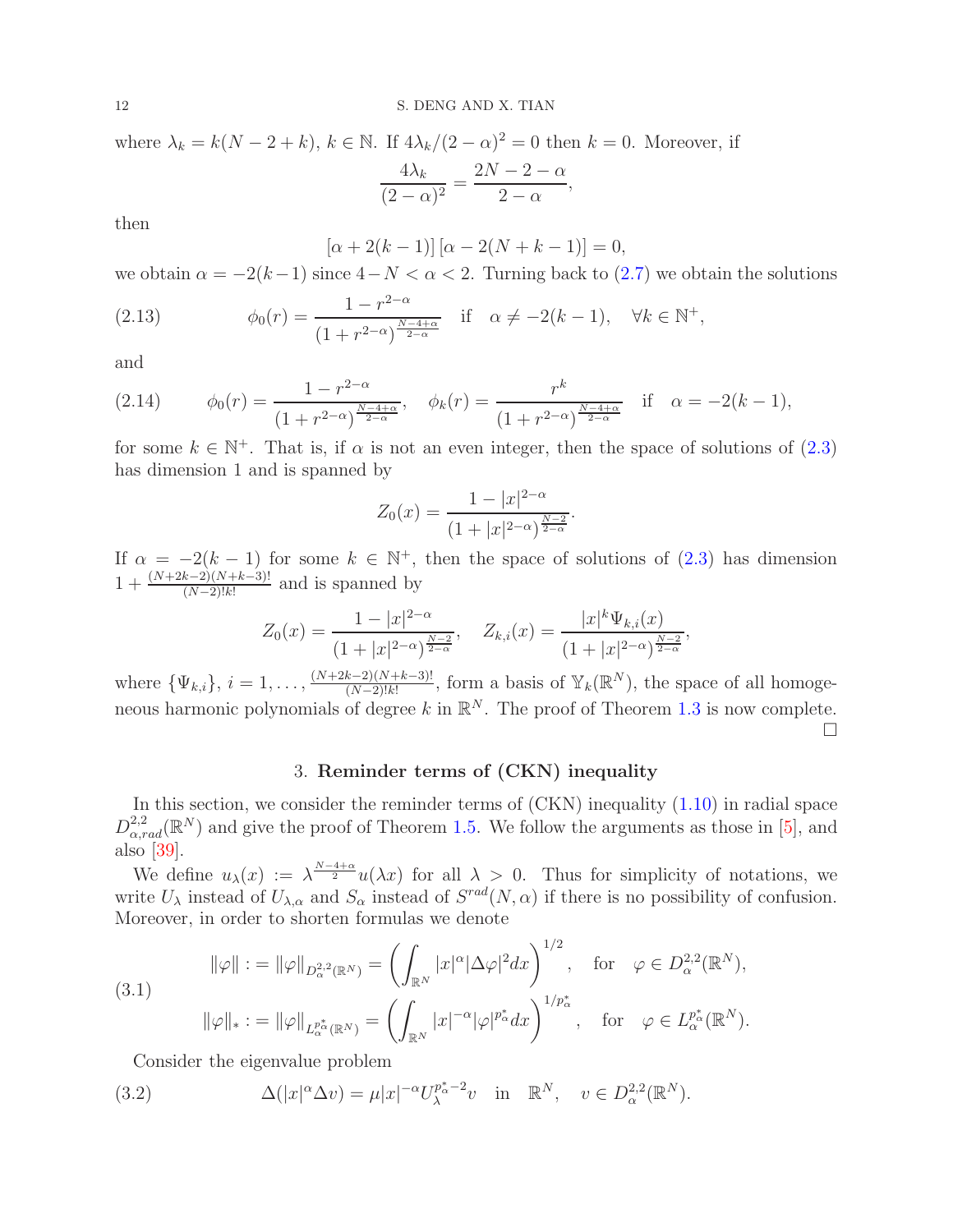By a simple scaling argument, we have that  $\mu$  does not depending on  $\lambda$ . Moreover, from Theorem [1.3](#page-5-1) we have:

<span id="page-12-0"></span>**Proposition 3.1.** Assume  $N \geq 3$ , and let  $4 - N < \alpha < 2$  be not an even integer. Let  $\mu_i$ ,  $i = 1, 2, \ldots$ , denote the eigenvalues of [\(3.2\)](#page-11-1) in increasing order. Then  $\mu_1 = 1$  is simple with eigenfunction  $U_{\lambda}$  and  $\mu_2 = p_{\alpha}^* - 1$  with the corresponding one-dimensional eigenfunction space spanned by  $\{\frac{\partial U_\lambda}{\partial \lambda}\}$ . Furthermore, eigenvalues does not depend on  $\lambda$ , and  $\mu_3 > \mu_2$ .

The main ingredient in the proof of Theorem [1.5](#page-6-2) is contained in the lemma below, where the behavior near  $\mathcal{M}_2 = \{cU_{\lambda,\alpha}: c \in \mathbb{R}, \lambda > 0\}$  is studied.

<span id="page-12-3"></span>**Lemma 3.2.** Assume  $N \geq 3$ , and let  $4 - N < \alpha < 2$  be not an even integer. Then for any sequence  ${u_n} \subset D_{\alpha, rad}^{2,2}(\mathbb{R}^N) \setminus \mathcal{M}_2$  such that  $\inf_n ||u_n|| > 0$  and  $\text{dist}(u_n, \mathcal{M}_2) \to 0$ , we have

<span id="page-12-2"></span>(3.3) 
$$
\liminf_{n \to \infty} \frac{\|u_n\|^2 - S_\alpha \|u_n\|_*^2}{\text{dist}(u_n, \mathcal{M}_2)^2} \ge 1 - \frac{\mu_2}{\mu_3},
$$

where  $\mu_2 = p^*_{\alpha} - 1 < \mu_3$  are given as in Proposition [3.1.](#page-12-0)

*Proof.* Let  $d_n := \text{dist}(u_n, \mathcal{M}_2) = \inf_{c \in \mathbb{R}, \lambda > 0} ||u_n - cU_\lambda|| \to 0$ . We know that for each  $u_n \in$  $D_{\alpha,rad}^{2,2}(\mathbb{R}^N)$ , there exist  $c_n \in \mathbb{R}$  and  $\lambda_n > 0$  such that  $d_n = ||u_n - c_n U_{\lambda_n}||$ . In fact,

<span id="page-12-1"></span>(3.4) 
$$
||u_n - cU_{\lambda}||^2 = ||u_n||^2 + c^2 ||U_{\lambda}||^2 - 2c\langle u_n, U_{\lambda} \rangle_{\alpha} \ge ||u_n||^2 + c^2 ||U_1||^2 - 2|c|| ||u_n|| ||U_1||.
$$

Thus the minimizing sequence of  $d_n^2$ , say  $\{c_{n,m}, \lambda_{n,m}\}\$ , must satisfying  $|c_{n,m}| \leq C$  which means  $\{c_{n,m}\}\$ is bounded. On the other hand,

$$
\left| \int_{|\lambda x| \le \rho} |x|^{\alpha} \Delta u_n \Delta U_{\lambda} dx \right| \le \int_{|y| \le \rho} |y|^{\alpha} |\Delta(u_n)_{\frac{1}{\lambda}}(y)| |\Delta U_1(y)| dy
$$
  

$$
\le ||u_n|| \left( \int_{|y| \le \rho} |y|^{\alpha} |\Delta U_1|^2 dy \right)^{1/2}
$$
  

$$
= o_{\rho}(0)
$$

as  $\rho \to 0$  which is uniform for  $\lambda > 0$ , where  $(u_n)_{\frac{1}{\lambda}}(y) = \lambda^{-\frac{N-4+\alpha}{2}} u_n(\lambda^{-1}y)$ , and

$$
\left| \int_{|\lambda x| \ge \rho} |x|^{\alpha} \Delta u_n \Delta U_{\lambda} dx \right| \le ||U_1|| \left( \int_{|x| \ge \frac{\rho}{\lambda}} |x|^{\alpha} |\Delta u_n|^2 dy \right)^{1/2} = o_{\lambda}(0)
$$

as  $\lambda \to 0$  for any fixed  $\rho > 0$ . By taking  $\lambda \to 0$  and then  $\rho \to 0$ , we obtain

$$
\left| \int_{\mathbb{R}^N} |x|^\alpha \Delta u_n \Delta U_\lambda dx \right| \to 0 \quad \text{as} \quad \lambda \to 0.
$$

Moreover, by the explicit from of  $U_{\lambda}$  we have

$$
\left| \int_{|\lambda x| \le R} |x|^{\alpha} \Delta u_n \Delta U_{\lambda} dx \right| \le ||U_1|| \left( \int_{|x| \le \frac{R}{\lambda}} |x|^{\alpha} |\Delta u_n|^2 dx \right)^{1/2} = o_{\lambda}(0)
$$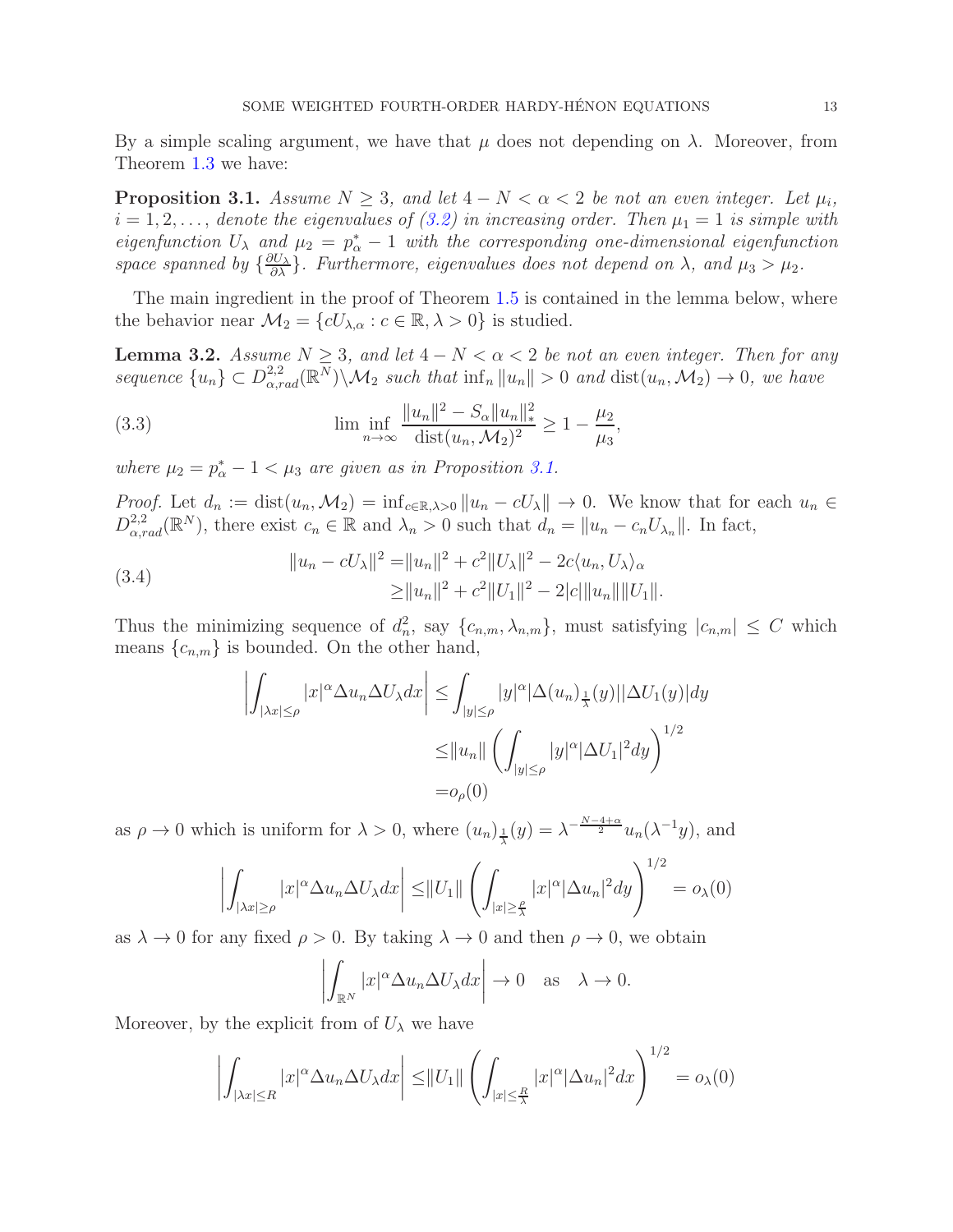as  $\lambda \to +\infty$  for any fixed  $R > 0$  and

$$
\left| \int_{|\lambda x| \ge R} |x|^{\alpha} \Delta u_n \Delta U_{\lambda} dx \right| \le \int_{|y| \ge R} |y|^{\alpha} |\Delta(u_n)_{\frac{1}{\lambda}}(y)| |\Delta U_1(y)| dy
$$
  

$$
\le ||u_n|| \left( \int_{|y| \ge R} |y|^{\alpha} |\Delta U_1|^2 dy \right)^{1/2} = o_R(0)
$$

as  $R \to +\infty$  which is uniform for  $\lambda > 0$ . Thus, by taking first  $\lambda \to +\infty$  and then  $R \to +\infty$ , we also obtain

$$
\left| \int_{\mathbb{R}^N} |x|^\alpha \Delta u_n \Delta U_\lambda dx \right| \to 0 \quad \text{as} \quad \lambda \to +\infty.
$$

It follows from [\(3.4\)](#page-12-1) and  $d_n \to 0$ ,  $\inf_n ||u_n|| > 0$  that the minimizing sequence  $\{c_{n,m}, \lambda_{n,m}\}$ must satisfying  $|\lambda_{n,m}| \leq C$  which means  $\{\lambda_{n,m}\}$  is bounded. Thus for each  $u_n \in D^{2,2}_{\alpha,rad}(\mathbb{R}^N)$ ,  $d_n^2$  can be attained by some  $c_n \in \mathbb{R}$  and  $\lambda_n > 0$ .

Since  $\mathcal{M}_2$  is two-dimensional manifold embedded in  $D^{2,2}_{\alpha,rad}(\mathbb{R}^N)$ , that is

$$
(c, \lambda) \in \mathbb{R} \times \mathbb{R}_{+} \to cU_{\lambda} \in D_{\alpha, rad}^{2,2}(\mathbb{R}^{N}),
$$

then the tangential space at  $(c_n, \lambda_n)$  is given by

$$
T_{c_nU_{\lambda_n}}\mathcal{M}_2 = \text{Span}\left\{U_{\lambda_n}, \frac{\partial U_{\lambda}}{\partial \lambda}\Big|_{\lambda=\lambda_n}\right\},\,
$$

and we must have that  $(u_n - c_n U_{\lambda_n})$  is perpendicular to  $T_{c_n U_{\lambda_n}} \mathcal{M}_2$ . Proposition [3.1](#page-12-0) implies that

<span id="page-13-0"></span>(3.5) 
$$
\mu_3 \int_{\mathbb{R}^N} |x|^{-\alpha} U_{\lambda_n}^{p_{\alpha}^* - 2} (u_n - c_n U_{\lambda_n})^2 \leq \int_{\mathbb{R}^N} |x|^{\alpha} |\Delta (u_n - c_n U_{\lambda_n})|^2.
$$

Let  $u_n = c_n U_{\lambda_n} + d_n w_n$ , then  $w_n$  is perpendicular to  $T_{c_n U_{\lambda_n}} \mathcal{M}_2$ ,  $||w_n|| = 1$  and we can rewrite  $(3.5)$  as follows:

(3.6) 
$$
\int_{\mathbb{R}^N} |x|^{-\alpha} U_{\lambda_n}^{p_{\alpha}^* - 2} w_n^2 \le \frac{1}{\mu_3}.
$$

Furthermore,

<span id="page-13-1"></span>
$$
||u_n||^2 = d_n^2 + c_n^2 ||U_{\lambda_n}||^2,
$$

and by using Taylor's expansion, it holds that

<span id="page-13-2"></span>
$$
\int_{\mathbb{R}^N} |x|^{-\alpha} |u_n|^{p^*_{\alpha}} = \int_{\mathbb{R}^N} |x|^{-\alpha} |c_0 U_{\lambda_n} + d_n w_n|^{p^*_{\alpha}}
$$
\n
$$
= |c_n|^{p^*_{\alpha}} \int_{\mathbb{R}^N} |x|^{-\alpha} U_{\lambda_n}^{p^*_{\alpha}} + d_n p^*_{\alpha} \int_{\mathbb{R}^N} |x|^{-\alpha} U_{\lambda_n}^{p^*_{\alpha}-1} w_n
$$
\n
$$
+ \frac{p^*_{\alpha}(p^*_{\alpha}-1) d_n^2 |c_n|^{p^*_{\alpha}-2}}{2} \int_{\mathbb{R}^N} |x|^{-\alpha} U_{\lambda_n}^{p^*_{\alpha}-2} w_n^2 + o(d_n^2)
$$
\n
$$
= |c_n|^{p^*_{\alpha}} \int_{\mathbb{R}^N} |x|^{-\alpha} U_{\lambda_n}^{p^*_{\alpha}}
$$
\n
$$
+ \frac{p^*_{\alpha}(p^*_{\alpha}-1) d_n^2 |c_n|^{p^*_{\alpha}-2}}{2} \int_{\mathbb{R}^N} |x|^{-\alpha} U_{\lambda_n}^{p^*_{\alpha}-2} w_n^2 + o(d_n^2),
$$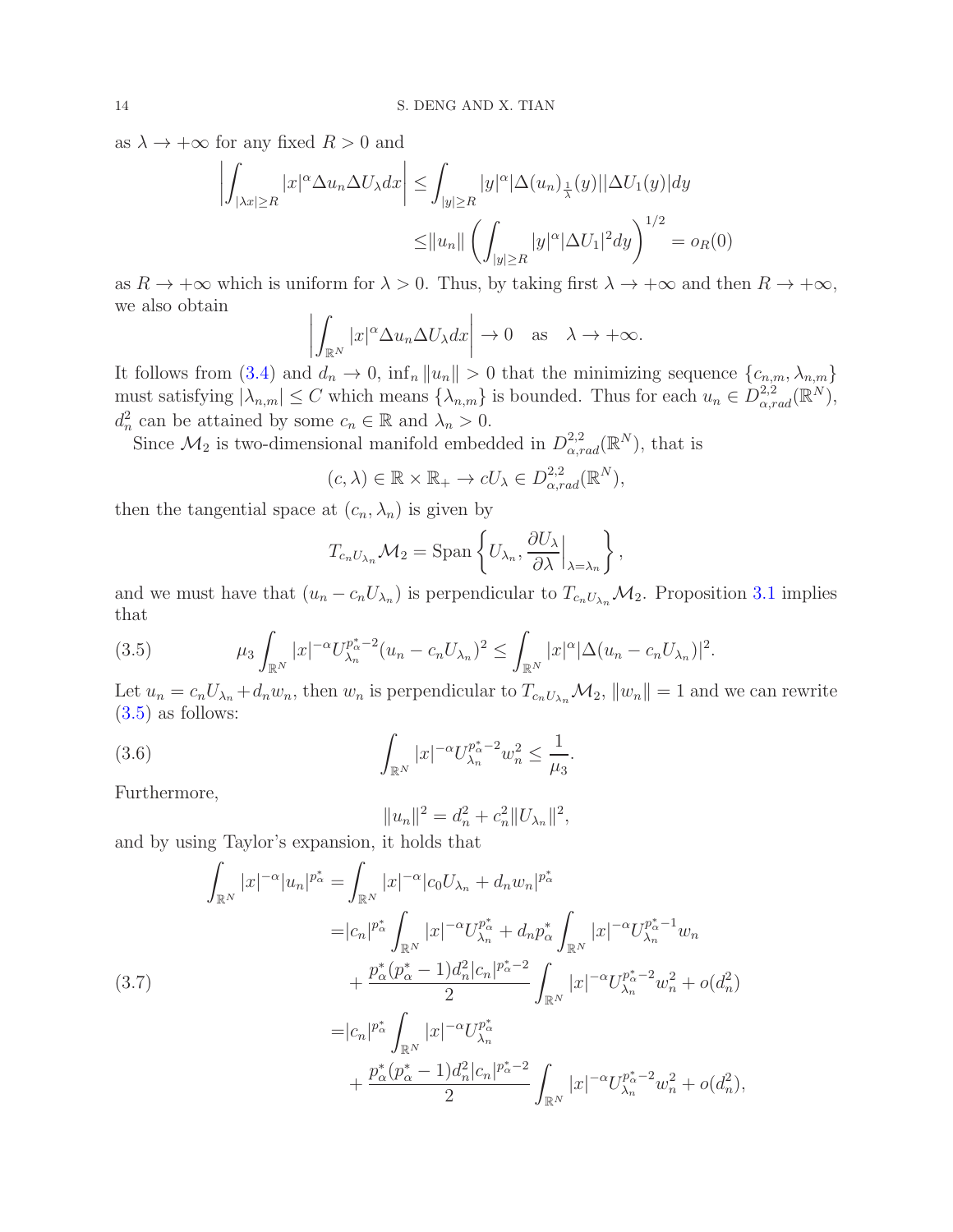since

$$
\int_{\mathbb{R}^N} |x|^{-\alpha} U_{\lambda_n}^{p_{\alpha}^* - 1} w_n = \int_{\mathbb{R}^N} |x|^{\alpha} \Delta U_{\lambda_n} \Delta w_n = 0.
$$

Then combining with  $(3.6)$  and  $(3.7)$ , we obtain

$$
||u_{n}||_{*}^{2} \leq \left( |c_{n}|^{p_{\alpha}^{*}} ||U_{\lambda_{n}}||_{*}^{p_{\alpha}^{*}} + \frac{p_{\alpha}^{*}(p_{\alpha}^{*}-1)d_{n}^{2}|c_{n}|^{p_{\alpha}^{*}-2}}{2\mu_{3}} + o(d_{n}^{2}) \right)^{\frac{2}{p_{\alpha}^{*}}}
$$
  
\n
$$
= c_{n}^{2} \left( ||U_{\lambda_{n}}||_{*}^{p_{\alpha}^{*}} + \frac{p_{\alpha}^{*}(p_{\alpha}^{*}-1)d_{n}^{2}c_{n}^{-2}}{2\mu_{3}} + o(d_{n}^{2}) \right)^{\frac{2}{p_{\alpha}^{*}}}
$$
  
\n
$$
= c_{n}^{2} \left( ||U_{\lambda_{n}}||_{*}^{2} + \frac{2}{p_{\alpha}^{*}} \frac{p_{\alpha}^{*}(p_{\alpha}^{*}-1)d_{n}^{2}c_{n}^{-2}}{2\mu_{3}} ||U_{\lambda_{n}}||_{*}^{2-p_{\alpha}^{*}} + o(d^{2}) \right)
$$
  
\n
$$
= c_{n}^{2} ||U_{\lambda_{n}}||_{*}^{2} + \frac{d_{n}^{2}(p_{\alpha}^{*}-1)}{\mu_{3}} ||U_{\lambda_{n}}||_{*}^{2-p_{\alpha}^{*}} + o(d_{n}^{2}).
$$

Therefore,

(3.9)  
\n
$$
||u_n||^2 - S_\alpha ||u_n||_*^2 \ge d_n^2 + c_n^2 ||U_{\lambda_n}||^2 - S_\alpha \left( c_n^2 ||U_n||_*^2 + \frac{d_n^2 (p_\alpha^* - 1)}{\mu_3} ||U_{\lambda_n}||_*^{2 - p_\alpha^*} + o(d_n^2) \right)
$$
\n
$$
= d_n^2 \left( 1 - \frac{p_\alpha^* - 1}{\mu_3} S_\alpha ||U_{\lambda_n}||_*^{2 - p_\alpha^*} \right) + c_n^2 (||U_{\lambda_n}||^2 - S_\alpha ||U_{\lambda_n}||_*^2) + o(d_n^2)
$$
\n
$$
= d_n^2 \left( 1 - \frac{p_\alpha^* - 1}{\mu_3} \right) + o(d_n^2),
$$

which holds for all  $n \in \mathbb{N}$  since  $||U||^2 = ||U||_*^{p^*_{\alpha}} = S_{\alpha}^{p^*_{\alpha}/(p^*_{\alpha}-2)}$  and  $||U||^2 = S_{\alpha}||U||_*^2$  for all  $U \in \mathcal{M}_2$ , then [\(3.3\)](#page-12-2) follows immediately.

**Proof of Theorem [1.5.](#page-6-2)** We argue by contradiction. In fact, if the theorem is false then there exists a sequence  $\{u_n\} \subset D^{2,2}_{\alpha,rad}(\mathbb{R}^N) \backslash \mathcal{M}_2$  such that

$$
\frac{||u_n||^2 - S_\alpha ||u_n||_*^2}{\text{dist}(u_n, \mathcal{M}_2)^2} \to 0, \quad \text{as} \quad n \to \infty.
$$

By homogeneity, we can assume that  $||u_n|| = 1$ , and after selecting a subsequence we can assume that dist $(u_n,\mathcal{M}_2) \to \xi \in [0,1]$  since dist $(u_n,\mathcal{M}_2) = \inf_{c \in \mathbb{R},\lambda>0} ||u_n - cU_\lambda|| \leq ||u_n||$ . If  $\xi = 0$ , then we have a contradiction by Lemma [3.2.](#page-12-3)

The other possibility only is that  $\xi > 0$ , that is

<span id="page-14-0"></span>
$$
dist(u_n, \mathcal{M}_2) \to \xi > 0 \quad \text{as} \quad n \to \infty,
$$

then we must have

(3.10) 
$$
||u_n||^2 - S_\alpha ||u_n||_*^2 \to 0, \quad ||u_n|| = 1.
$$

Since  $\{u_n\} \subset D^{2,2}_{\alpha,rad}(\mathbb{R}^N)\backslash \mathcal{M}_2$  are radial, making the changes that  $v_n(s) = u_n(r)$  and  $r = s^{2/(2-\alpha)}$ , then  $(3.10)$  is equivalent to

<span id="page-14-1"></span>
$$
(3.11) \quad \int_0^\infty \left[ v_n''(s) + \frac{M-1}{s} v_n'(s) \right]^2 s^{M-1} ds - C(M) \left( \int_0^\infty |v_n(s)|^{\frac{2M}{M-4}} s^{M-1} ds \right)^{\frac{M-4}{M}} \to 0
$$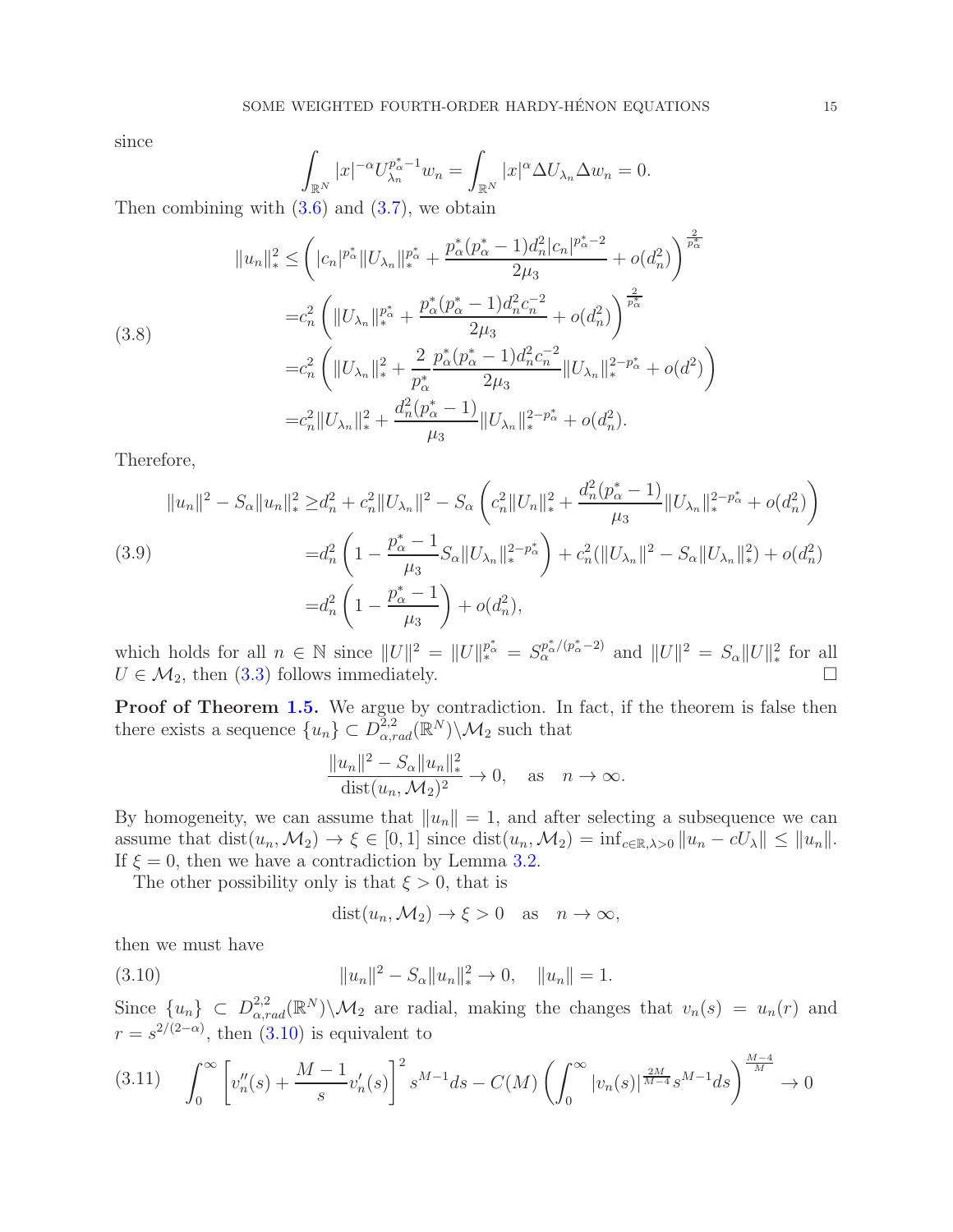where  $M = \frac{2(N-\alpha)}{2-\alpha} > 4$  and  $C(M) = (M-4)(M-2)M(M+2) \left[ \Gamma^2(\frac{M}{2}) \right]$  $\frac{M}{2}$ )/(2 $\Gamma(M)$ )] $\frac{4}{M}$ , see the proof of Theorem [1.1.](#page-4-1) When  $M$  is an integer  $(3.11)$  is equivalent to

$$
(3.12)\quad \int_{\mathbb{R}^M} |\Delta v_n|^2 dx - S(M) \left( \int_{\mathbb{R}^M} |v_n|^{\frac{2M}{M-4}} dx \right)^{\frac{M-4}{M}} \to 0, \quad ||v_n||_{D_0^{2,2}(\mathbb{R}^M)} = \left( \frac{2}{2-\alpha} \right)^{3/2},
$$

where  $S(M) = \pi^2(M-4)(M-2)M(M+2)\left[\Gamma(\frac{M}{2})/\Gamma(M)\right]^{\frac{4}{M}}$  is the best constant for the embedding of the space  $D_0^{2,2}$  $L^{2,2}(\mathbb{R}^M)$  into  $L^{2M/(M-4)}(\mathbb{R}^M)$ , see [\[44\]](#page-22-21). In this case, by Lions' concentration and compactness principle (see  $[35,$  Theorem II.4]) as those in  $[39]$ , we have that there exists a sequence of positive numbers  $\lambda_n$  such that

$$
\lambda_n^{\frac{M-4}{2}} v_n(\lambda_n x) \to V \quad \text{in} \quad D_0^{2,2}(\mathbb{R}^M) \quad \text{as} \quad n \to \infty,
$$

where  $V(x) = c(1+|x|^2)^{-(M-4)/2}$  for some  $c \neq 0$ , that is

$$
\lambda_n^{\frac{N-4+\alpha}{2}} u_n(\lambda_n x) \to U \quad \text{in} \quad D_\alpha^{2,2}(\mathbb{R}^N) \quad \text{as} \quad n \to \infty,
$$

for some  $U \in \mathcal{M}_2$ , which implies

$$
dist(u_n, \mathcal{M}_2) = dist\left(\lambda_n^{\frac{N-4+\alpha}{2}} u_n(\lambda_n x), \mathcal{M}_2\right) \to 0 \quad \text{as} \quad n \to \infty,
$$

<span id="page-15-0"></span>this is a contradiction. Moreover, even  $M$  is not an integer we can also get analogous  $\Box$ contradiction.

#### 4. Finite-dimensional reduction

In this section, we consider perturbation problem [\(1.22\)](#page-6-1) and give the proof of Theorem [1.6](#page-6-3) by using Finite-dimensional reduction method. We always suppose that  $4 - N < \alpha < 2$ and  $\alpha$  is not an even integer.

Given  $h \in L^{\infty}(\mathbb{R}^N) \cap C(\mathbb{R}^N)$ , we put

(4.1) 
$$
H[u] = \frac{1}{p_{\alpha}^*} \int_{\mathbb{R}^N} h(x)|x|^{-\alpha} u_+^{p_{\alpha}^*} dx.
$$

For  $\varepsilon \in \mathbb{R}$  we introduce the perturbed energy functional  $\mathcal{J}_{\varepsilon}$  and also the unperturbed energy functional  $\mathcal{J}_0$  on  $D^{2,2}_{\alpha,rad}(\mathbb{R}^N)$  given by

$$
\mathcal{J}_{\varepsilon}[u] = \mathcal{J}_{0}[u] - \varepsilon H[u] = \frac{1}{2} \int_{\mathbb{R}^N} |x|^{\alpha} |\Delta u|^2 dx - \frac{1}{p_{\alpha}^*} \int_{\mathbb{R}^N} (1 + \varepsilon h(x)) |x|^{-\alpha} u_{+}^{p_{\alpha}^*} dx.
$$

Evidently,  $\mathcal{J}_{\varepsilon} \in \mathcal{C}^2$  and any critical point u of  $\mathcal{J}_{\varepsilon}$  is a weak solution to

$$
\Delta(|x|^{\alpha}\Delta u) = (1 + \varepsilon h(x))|x|^{-\alpha}u_+^{p^*_{\alpha}-1}.
$$

If  $u \neq 0$  and  $|\varepsilon| \|h\|_{\infty} \leq 1$ , then u is positive by the strong maximum principle. Hence, u solves [\(1.22\)](#page-6-1).

Define now

(4.2) 
$$
\mathcal{U} := \left\{ U_{\lambda}(x) = \lambda^{\frac{N-4+\alpha}{2}} U_1(\lambda x) | \lambda > 0 \right\},
$$

and

$$
(4.3) \quad \mathcal{E} := \left\{ \omega \in D_{\alpha,rad}^{2,2}(\mathbb{R}^N) : \langle \omega, \frac{\partial U_\lambda}{\partial \lambda} \rangle_\alpha = \int_{\mathbb{R}^N} |x|^\alpha \Delta \omega \Delta \frac{\partial U_\lambda}{\partial \lambda} dx = 0 \quad \text{for all} \quad \lambda > 0 \right\}.
$$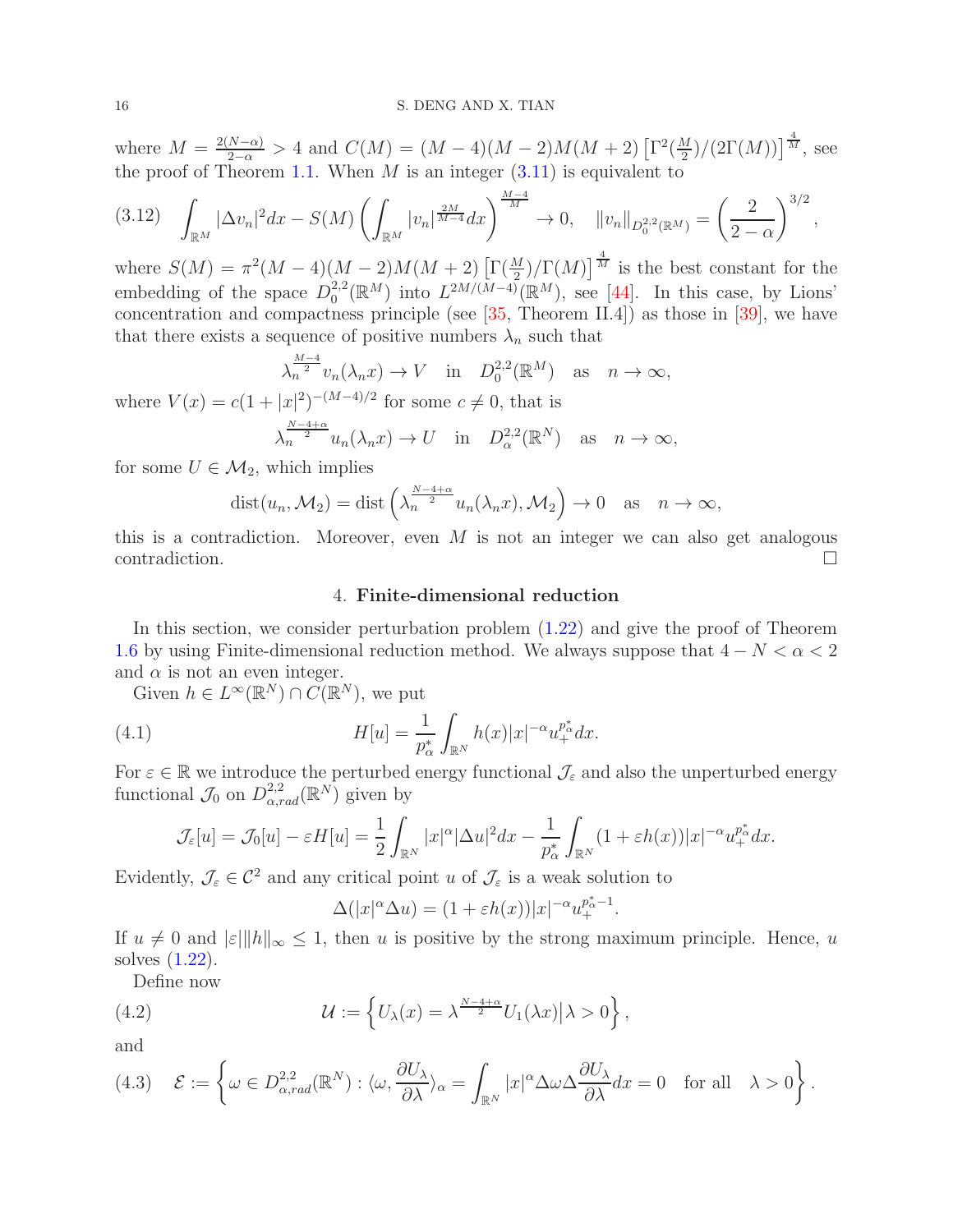For  $\lambda > 0$ , we define the map  $P_{\lambda}: D_{\alpha}^{2,2}(\mathbb{R}^N) \to D_{\alpha}^{2,2}(\mathbb{R}^N)$  by

$$
P_{\lambda}(u) := \lambda^{\frac{N-4+\alpha}{2}} u(\lambda x).
$$

We can check that  $P_\lambda$  converses the norms  $\|\cdot\|$  and  $\|\cdot\|_*$  (see the definitions as in [\(3.1\)](#page-11-2)), thus for every  $\lambda > 0$ 

(4.4) 
$$
(P_{\lambda})^{-1} = (P_{\lambda})^{t} = P_{\lambda^{-1}} \text{ and } \mathcal{J}_{0} = \mathcal{J}_{0} \circ P_{\lambda},
$$

where  $(P_\lambda)^t$  denotes the adjoint of  $P_\lambda$ . Twice differentiating the identity  $\mathcal{J}_0 = \mathcal{J}_0 \circ P_\lambda$  yields for all  $u, \varphi, \psi \in D^{2,2}_{\alpha}(\mathbb{R}^N)$ 

<span id="page-16-1"></span><span id="page-16-0"></span>
$$
(\mathcal{J}_0''[u]\phi,\psi) = (\mathcal{J}_0''[P_\lambda(u)]P_\lambda(\phi), P_\lambda(\psi)),
$$

that is

(4.5) 
$$
\mathcal{J}_0''[u] = (P_\lambda)^{-1} \circ \mathcal{J}_0''[P_\lambda(u)] \circ P_\lambda, \quad \forall u \in D_\alpha^{2,2}(\mathbb{R}^N).
$$

Differentiating [\(4.4\)](#page-16-0) we see that  $P(\lambda, u) := P_{\lambda}(u)$  maps  $(0, \infty) \times U$  into U, hence

<span id="page-16-2"></span>(4.6) 
$$
\frac{\partial P}{\partial u}(\lambda, u) : T_u \mathcal{U} \to T_{P_\lambda(u)} \mathcal{U} \text{ and } P_\lambda : (T_u \mathcal{U})^\perp \to (T_{P_\lambda(u)} \mathcal{U})^\perp.
$$

From Theorem [1.3,](#page-5-1) we know that the manifold  $\mathcal{U}$  is non-degenerate, then take the same argument as in [\[26,](#page-22-8) Corollary 3.2], we can know that  $\mathcal{J}_0''[U_1]$  is a self-adjoint Fredholm operator of index zero which maps the space  $D_{\alpha}^{2,2}(\mathbb{R}^N)$  into  $T_{U_1}\mathcal{U}^{\perp}$ , and  $\mathcal{J}_0''[U_1] \in \mathfrak{L}(T_{U_1}\mathcal{U}^{\perp})$ is invertible. Consequently, using  $(4.5)$  and  $(4.6)$ , we obtain in this case

<span id="page-16-7"></span>(4.7) 
$$
\|\mathcal{J}_0''[U_1]\|_{\mathfrak{L}(T_{U_1}U^\perp)} = \|\mathcal{J}_0''[U]\|_{\mathfrak{L}(T_UU^\perp)}, \quad \forall U \in \mathcal{U}.
$$

<span id="page-16-8"></span>**Lemma 4.1.** Suppose that  $h \in L^{\infty}(\mathbb{R}^N) \cap C(\mathbb{R}^N)$ , then there exists a constant  $C_1 =$  $C_1(||h||_{\infty}, \alpha, \lambda) > 0$  such that for any  $\lambda > 0$  and for any  $\omega \in D_{\alpha, rad}^{2,2}(\mathbb{R}^N)$ ,

<span id="page-16-4"></span>(4.8) 
$$
|H[U_{\lambda} + \omega]| \leq C_1(|||h|^{\frac{1}{p_{\alpha}^*}}U_{\lambda}||_{*}^{p_{\alpha}^*} + ||\omega||^{p_{\alpha}^*}),
$$

<span id="page-16-5"></span>(4.9) 
$$
||H'[U_{\lambda} + \omega]|| \leq C_1(||h|^{\frac{1}{p_{\alpha}^*}} U_{\lambda}||_{*}^{p_{\alpha}^*-1} + ||\omega||^{p_{\alpha}^*-1}),
$$

<span id="page-16-3"></span>(4.10) 
$$
||H''[U_{\lambda} + \omega]|| \leq C_1(||h|^{\frac{1}{p_{\alpha}^*}} U_{\lambda}||_{*}^{p_{\alpha}^*-2} + ||\omega||^{p_{\alpha}^*-2}).
$$

Moreover, if  $\lim_{|x| \to 0} h(x) = \lim_{|x| \to \infty} h(x) = 0$  then

(4.11) 
$$
\| |h|^{\frac{1}{p^*_{\alpha}}} U_{\lambda} \|_{*} \to 0 \quad as \quad \lambda \to 0 \quad or \quad \lambda \to \infty.
$$

*Proof.* We will only show  $(4.10)$  as  $(4.8)-(4.9)$  $(4.8)-(4.9)$  follow analogously. By Hölder's inequality and since the embedding  $D_{\alpha,rad}^{2,2}(\mathbb{R}^N) \hookrightarrow L_{\alpha}^{p^*_{\alpha}}(\mathbb{R}^N)$  is continuous, we have

<span id="page-16-6"></span>
$$
||H''[U_{\lambda} + \omega]|| \leq (p_{\alpha}^* - 1) \sup_{\|g_1\|_{2,\alpha},\|g_1\|_{2,\alpha} \leq 1} \int_{\mathbb{R}^N} \frac{|h(x)||U_{\lambda} + \omega|^{p_{\alpha}^* - 2}|g_1||g_2|}{|x|^{\alpha}} dx
$$
  

$$
\leq (p_{\alpha}^* - 1) ||h||_{\infty}^{\frac{2}{p_{\alpha}^*}} \sup_{\|g_1\|, \|g_1\| \leq 1} ||h|^{\frac{1}{p_{\alpha}^*}} (U_{\lambda} + \omega) ||_{*}^{p_{\alpha}^* - 2} ||g_1||_{*} ||g_2||_{*}
$$
  

$$
\leq c(||h||_{\infty}, \alpha, \lambda) |||h|^{\frac{1}{p_{\alpha}^*}} (U_{\lambda} + \omega) ||_{*}^{p_{\alpha}^* - 2}.
$$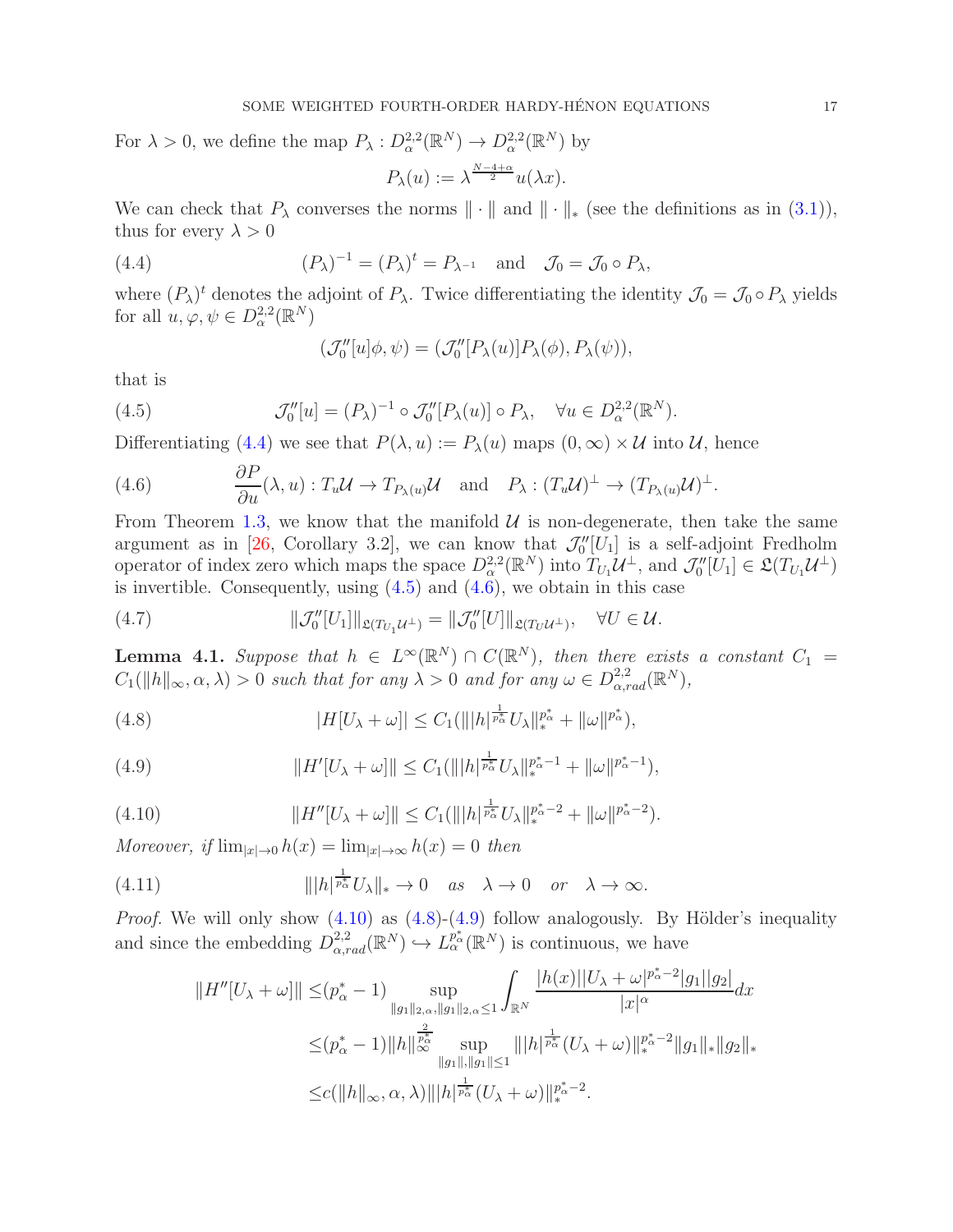Then by using the triangle inequality and again  $D^{2,2}_{\alpha,rad}(\mathbb{R}^N) \hookrightarrow L^{p^*_{\alpha}}_{\alpha}(\mathbb{R}^N)$ , we can directly obtain [\(4.10\)](#page-16-3).

Under the additional assumption  $\lim_{|x|\to 0} h(x) = \lim_{|x|\to \infty} h(x) = 0$ , [\(4.11\)](#page-16-6) follows by the dominated convergence theorem and

$$
\int_{\mathbb{R}^N} \frac{|h(x)| U_{\lambda}^{p^*_{\alpha}}}{|x|^{\alpha}} dx = \int_{\mathbb{R}^N} \frac{|h(\lambda^{-1}x)| U_1^{p^*_{\alpha}}}{|x|^{\alpha}} dx.
$$

In order to deal with the problem  $\mathcal{J}'_{\varepsilon}[u] = 0$  for  $\varepsilon$  close to zero, we combine variational methods with the Lyapunov-Schmit reduction method, in the spirit of [\[3\]](#page-21-2), and also [\[26,](#page-22-8)[40\]](#page-22-7). The next lemma is the crucial step.

<span id="page-17-6"></span>**Lemma 4.2.** Suppose that  $h \in L^{\infty}(\mathbb{R}^N) \cap C(\mathbb{R}^N)$ , then there exist constants  $\varepsilon_0$ ,  $C_2 > 0$  and a smooth function

<span id="page-17-4"></span><span id="page-17-2"></span><span id="page-17-1"></span>
$$
\omega = \omega(\lambda, \varepsilon) : (0, \infty) \times (-\varepsilon_0, \varepsilon_0) \to D_{\alpha, rad}^{2,2}(\mathbb{R}^N)
$$

such that for any  $\lambda > 0$  and  $\varepsilon \in (-\varepsilon_0, \varepsilon_0)$ ,

(4.12)  $\omega(\lambda, \varepsilon) \in \mathcal{E},$ 

(4.13) 
$$
\mathcal{J}'_{\varepsilon}[U_{\lambda} + \omega(\lambda, \varepsilon)]\eta = 0, \quad \forall \eta \in \mathcal{E},
$$

(4.14) 
$$
\|\omega(\lambda,\varepsilon)\| \leq C_2 |\varepsilon|.
$$

Moreover, if  $\lim_{|x| \to 0} h(x) = \lim_{|x| \to \infty} h(x) = 0$  then

<span id="page-17-5"></span>(4.15) 
$$
\|\omega(\lambda,\varepsilon)\| \to 0 \quad as \quad \lambda \to 0 \quad or \quad \lambda \to \infty,
$$

uniformly with respect to  $\varepsilon$ .

*Proof.* Define  $G: (0, \infty) \times D_{\alpha, rad}^{2,2}(\mathbb{R}^N) \times \mathbb{R} \times \mathbb{R} \to D_{\alpha, rad}^{2,2}(\mathbb{R}^N) \times \mathbb{R}$  $G(\lambda, \omega, l, \varepsilon) := (\mathcal{J}_{\varepsilon}'[U_{\lambda} + \omega] - l\dot{\xi}_{\lambda}, (\omega, \dot{\xi}_{\lambda})),$ 

where  $\dot{\xi}_{\lambda}$  denotes the normalized tangent vector  $\frac{d}{d\lambda}U_{\lambda}$ . We observe (4.16)

<span id="page-17-0"></span>
$$
\left(\left(\frac{\partial G}{\partial(\omega,l)}(\lambda,0,0,0)\right)(\omega,l),(\mathcal{J}_0''[U_\lambda]\omega-l\dot{\xi}_\lambda,(\omega,\dot{\xi}_\lambda))\right)=\|\mathcal{J}_0''[U_\lambda]\omega\|^2+l^2+|(\omega,\dot{\xi}_\lambda)|^2,
$$

where

$$
\left(\frac{\partial G}{\partial(\omega,l)}(\lambda,0,0,0)\right)(\omega,l)=(\mathcal{J}_0''[U_\lambda]\omega-l\dot{\xi}_\lambda,(\omega,\dot{\xi}_\lambda)).
$$

From the invertibility of  $\mathcal{J}_0''[U_1]$  we infer that  $\frac{\partial G}{\partial(\omega,l)}(\lambda,0,0,0)$  is an injective Fredholm operator of index zero, hence invertible and by  $(4.7)$  and  $(4.16)$  we obtain

<span id="page-17-3"></span>(4.17) 
$$
\left\| \left( \frac{\partial G}{\partial(\omega, l)}(\lambda, 0, 0, 0) \right)^{-1} \right\| \le \max\{1, \|(\mathcal{J}_{\varepsilon}''[U_{\lambda}])^{-1}\| \} = \max\{1, \|(\mathcal{J}_{\varepsilon}''[U_{1}])^{-1}\| \} =: C_{*}.
$$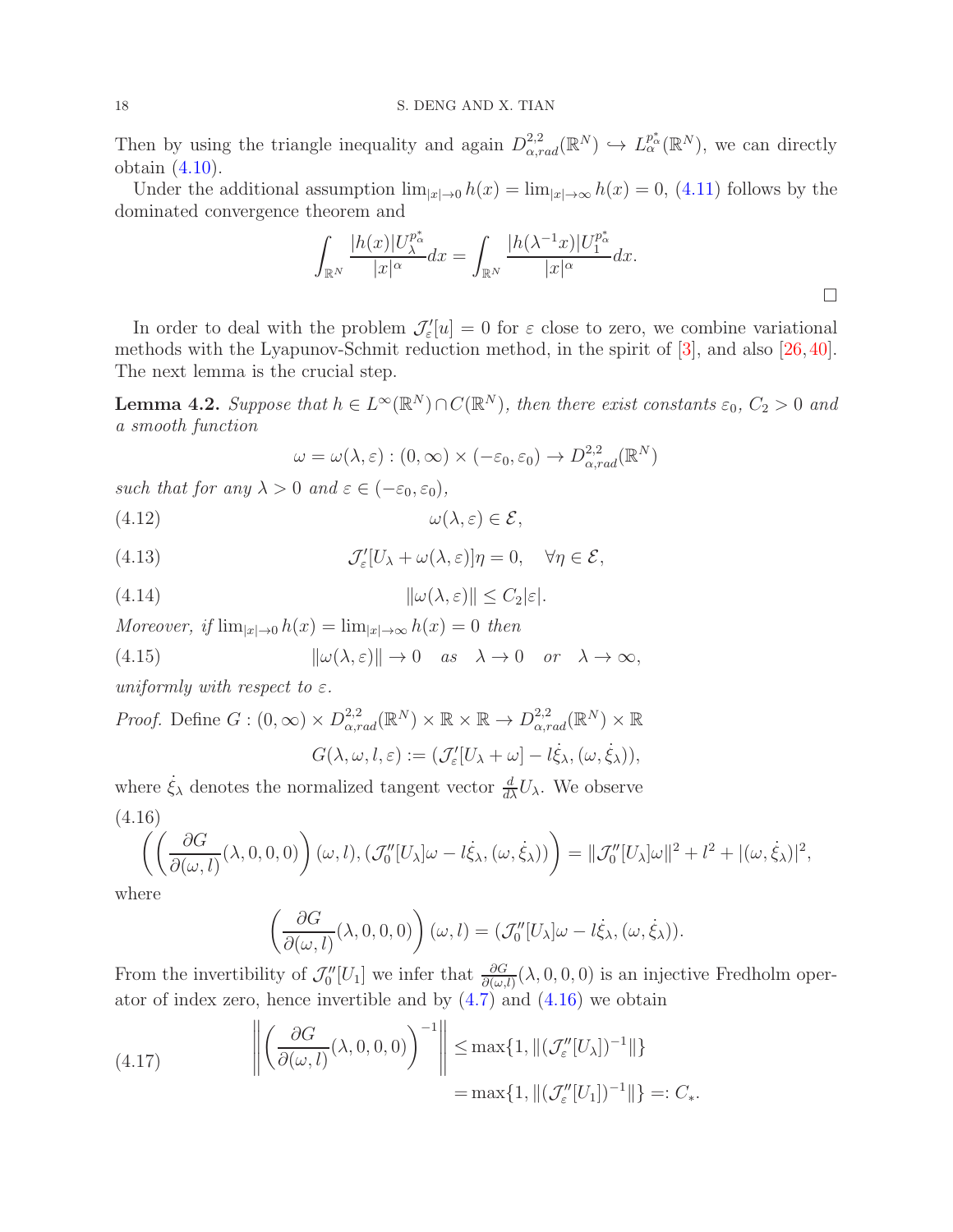If  $G(\lambda, \omega, l, \varepsilon) = (0, 0)$  for some  $l \in \mathbb{R}$  then  $\omega$  satisfies [\(4.12\)](#page-17-1)-[\(4.13\)](#page-17-2), and  $G(\lambda, \omega, l, \varepsilon) = (0, 0)$ if and only if  $(\omega, l) = F_{\lambda, \varepsilon}(\omega, l)$ , where

$$
F_{\lambda,\varepsilon}(\omega,l) := -\left(\frac{\partial G}{\partial(\omega,l)}(\lambda,0,0,0)\right)^{-1} G(\lambda,\omega,l,\varepsilon) + (\omega,l).
$$

We will prove that  $F_{\lambda,\varepsilon}$  is a contraction map in some ball  $B_{\rho}$ , where we may choose the radius  $\rho = \rho(\varepsilon) > 0$  independent of  $U \in \mathcal{U}$ . Here for  $(\omega, l) \in B_\rho$ , it means  $\omega \in D^{2,2}_{\alpha, rad}(\mathbb{R}^N)$ and  $l \in \mathbb{R}$  satisfying  $\|(\omega, l)\| := (\|\omega\|^2 + l^2)^{1/2} \le \rho$ .

Suppose  $(\omega, l) \in B_\rho$ . From [\(4.5\)](#page-16-1) and [\(4.17\)](#page-17-3), we can obtain that

<span id="page-18-0"></span>
$$
||F_{\lambda,\varepsilon}(\omega,l)|| \leq C_* \left||G(\lambda,\omega,l,\varepsilon) - \left(\frac{\partial G}{\partial(\omega,l)}(\lambda,0,0,0)\right)(\omega,l)\right||
$$
  
\n
$$
\leq C_* ||\mathcal{J}_{\varepsilon}'[U_{\lambda} + \omega] - \mathcal{J}_{0}''[U_{\lambda}]\omega||
$$
  
\n(4.18)  
\n
$$
\leq C_* \int_0^1 ||\mathcal{J}_{0}''[U_{\lambda} + t\omega] - \mathcal{J}_{0}''[U_{\lambda}]||dt||\omega|| + C_*|\varepsilon|||H'[U_{\lambda} + \omega]||
$$
  
\n
$$
\leq C_* \int_0^1 ||\mathcal{J}_{0}''[U_1 + tP_{\lambda^{-1}}(\omega)] - \mathcal{J}_{0}''[U_1]||dt||\omega|| + C_*|\varepsilon|||H'[U_{\lambda} + \omega]||
$$
  
\n
$$
\leq C_* \rho \sup_{||\omega||\leq \rho} ||\mathcal{J}_{0}''[U_1 + \omega] - \mathcal{J}_{0}''[U_1]|| + C_*|\varepsilon| \sup_{||\omega||\leq \rho} ||H'[U_{\lambda} + \omega]||.
$$

Analogously, for  $(\omega_1, l_1), (\omega_2, l_2) \in B_\rho$  we get

$$
\frac{\|F_{\lambda,\varepsilon}(\omega_1,l_1) - F_{\lambda,\varepsilon}(\omega_2,l_2)\|}{C_*\|\omega_1 - \omega_2\|} \le \frac{\|\mathcal{J}_{\varepsilon}'[U_{\lambda} + \omega_1] - \mathcal{J}_{\varepsilon}'[U_{\lambda} + \omega_2] - \mathcal{J}_0''[U_{\lambda}](\omega_1 - \omega_2)\|}{\|\omega_1 - \omega_2\|}
$$
  
\n
$$
\le \int_0^1 \|\mathcal{J}_{\varepsilon}''[U_{\lambda} + \omega_2 + t(\omega_1 - \omega_2)] - \mathcal{J}_0''[U_{\lambda}]\|dt
$$
  
\n
$$
\le \int_0^1 \|\mathcal{J}_0''[U_{\lambda} + \omega_2 + t(\omega_1 - \omega_2)] - \mathcal{J}_0''[U_{\lambda}]\|dt
$$
  
\n
$$
+ |\varepsilon| \int_0^1 \|H''[U_{\lambda} + \omega_2 + t(\omega_1 - \omega_2)]\|dt
$$
  
\n
$$
\le \sup_{\|\omega\| \le 3\rho} \|\mathcal{J}_0''[U_1 + \omega] - \mathcal{J}_0''[U_1]\|
$$
  
\n
$$
+ |\varepsilon| \sup_{\|\omega\| \le 3\rho} \|H''[U_{\lambda} + \omega]\|.
$$

We may choose  $\rho_0 > 0$  such that

$$
C_* \sup_{\|\omega\| \le 3\rho_0} \|\mathcal{J}_0''[U_1 + \omega] - \mathcal{J}_0''[U_1]\| \le \frac{1}{2},
$$

and  $\varepsilon_0 > 0$  such that

$$
\varepsilon_0 C_* \sup_{U \in \mathcal{U}, ||\omega|| \le 3\rho_0} ||H''[U + \omega]|| < \frac{1}{3} \quad \text{and} \quad \varepsilon_0 C_* \sup_{U \in \mathcal{U}, ||\omega|| \le \rho_0} ||H'[U + \omega]|| \le \frac{\rho_0}{2}.
$$

With these choices and the above estimates, it is easy to see that for every  $U_{\lambda} \in \mathcal{U}$  and  $|\varepsilon| \leq \varepsilon_0$ ,  $F_{\lambda,\varepsilon}$  maps  $B_{\rho_0}$  into itself and is a contraction map. Therefore,  $F_{\lambda,\varepsilon}$  has a unique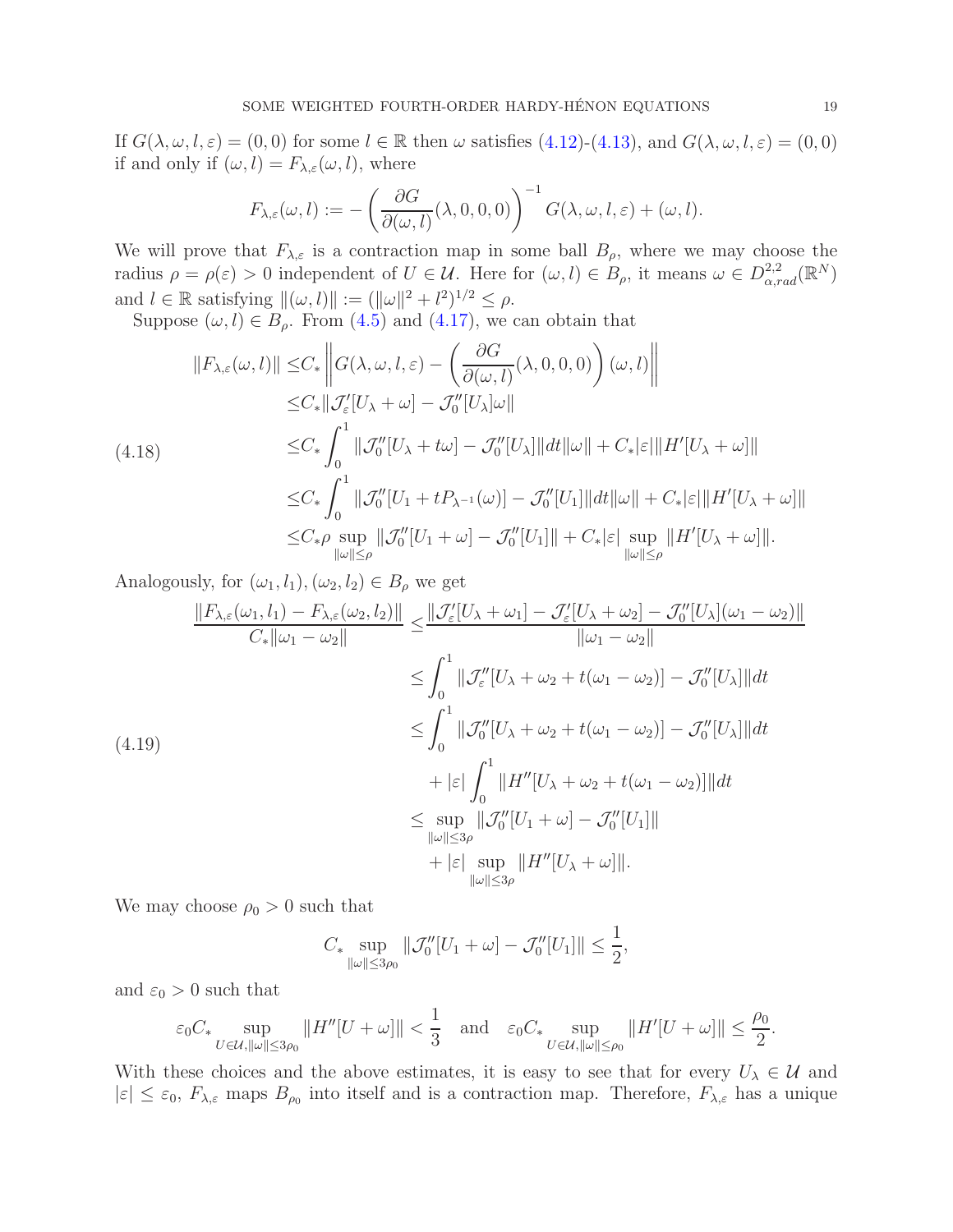fixed point  $(\omega(\lambda, \varepsilon), l(\lambda, \varepsilon))$  in  $B_{\rho_0}$  and it is a consequence of the implicit function theorem that  $\omega$  and l are continuously differentiable.

From [\(4.18\)](#page-18-0) we also infer that  $F_{\lambda,\varepsilon}$  maps  $B_\rho$  into  $B_\rho$ , whenever

$$
2C_*|\varepsilon|\sup_{U\in\mathcal{U},||\omega||\leq\rho_0}||H'[U+\omega]||\leq\rho\leq\rho_0.
$$

In order to get [\(4.14\)](#page-17-4), here we take

$$
\rho = \rho(\varepsilon) := 2C_*|\varepsilon| \sup_{U \in \mathcal{U}, ||\omega|| \le \rho_0} ||H'[U + \omega]||,
$$

consequently, due to the uniqueness of the fixed point we have

$$
\|\omega(\lambda,\varepsilon),l(\lambda,\varepsilon)\| \le 2C_*|\varepsilon| \sup_{U \in \mathcal{U}, \|\omega\| \le \rho_0} \|H'[U+\omega]\|,
$$

which gives  $(4.14)$ .

Let us now prove  $(4.15)$ . Set

(4.20) 
$$
\rho_{\lambda} = \min \left\{ 4\varepsilon_0 C_* C_1 \| |h|^{\frac{1}{p_{\alpha}^*}} U_{\lambda} \|_{*}^{p_{\alpha}^* - 1}, \rho_0, (8\varepsilon_0 C_* C_1)^{2 - p_{\alpha}^*} \right\}
$$

where  $C_1 = C_1(||h||_{\infty}, \alpha, \lambda) > 0$  is given as in Lemma [4.1.](#page-16-8) In view of [\(4.9\)](#page-16-5), for any  $|\varepsilon| < \varepsilon_0$ and  $\lambda > 0$  we have that

<span id="page-19-0"></span>
$$
C_*|\varepsilon|\sup_{\|\omega\|\leq\rho_\lambda}\|H'[U_\lambda+\omega]\|\leq |\varepsilon|C_*C_1\||h|^{\frac{1}{p_\alpha^*}}U_\lambda\|_{*}^{p_\alpha^*-1}+|\varepsilon|C_*C_1\rho_\lambda^{p_\alpha^*-2}\rho_\lambda.
$$

Since  $\rho_{\lambda}^{p_{\alpha}^* - 2} \leq (8\varepsilon_0 C_* C_1)^{-1}$ , we have

$$
C_*|\varepsilon|\sup_{\|\omega\|\leq\rho_\lambda}\|H'[U_\lambda+\omega]\|<|\varepsilon|C_*C_1\||h|^{\frac{1}{p_\alpha^*}}U_\lambda\|_\ast^{p_\alpha^*-1}+\frac{1}{4}\rho_\lambda\leq\frac{1}{2}\rho_\lambda,
$$

then by the above argument, we can conclude that  $F_{\lambda,\varepsilon}$  maps  $B_{\rho_{\lambda}}$  into  $B_{\rho_{\lambda}}$ . Consequently, due to the uniqueness of the fixed-point we have

$$
\|\omega(\lambda,\varepsilon)\| \leq \rho_{\lambda}.
$$

From [\(4.11\)](#page-16-6) and [\(4.20\)](#page-19-0), we have that  $\rho_{\lambda} \to 0$  as  $\lambda \to 0$  or  $\lambda \to \infty$ , then we get [\(4.15\)](#page-17-5).  $\Box$ 

Under the assumptions of Lemma [4.2,](#page-17-6) for  $|\varepsilon| < \varepsilon_0$  we may define

(4.21) 
$$
\mathcal{U}^{\varepsilon} := \left\{ u \in D_{\alpha,rad}^{2,2}(\mathbb{R}^N) | u = U_{\lambda} + \omega(\lambda, \varepsilon), \quad \lambda \in (0, \infty) \right\},
$$

where  $\omega(\lambda, \varepsilon) \in \mathcal{E}$  is given as in Lemma [4.2.](#page-17-6) Note that  $\mathcal{U}^{\varepsilon}$  is a one-dimensional manifold. The next lemma will show that finding critical points for functional can be reduced to a finite dimensional problem.

<span id="page-19-1"></span>**Lemma 4.3.** Under the assumptions of Lemma [4.2,](#page-17-6) we may choose  $\varepsilon_0 > 0$  such that for every  $|\varepsilon| < \varepsilon_0$  the manifold  $\mathcal{U}^{\varepsilon}$  is a natural constraint for  $\mathcal{J}_{\varepsilon}$ , i.e., every critical point of  $\mathcal{J}_{\varepsilon}|_{\mathcal{U}^{\varepsilon}}$  is the critical point of  $\mathcal{J}_{\varepsilon}$ .

*Proof.* Fix  $u \in \mathcal{U}^{\varepsilon}$  such that  $\mathcal{J}'_{\varepsilon}|_{\mathcal{U}^{\varepsilon}}[u] = 0$ . From the definition of  $\mathcal{U}^{\varepsilon}$  and by Lemma [4.2,](#page-17-6) we can know the form of u is that  $u = U_{\lambda} + \omega(\lambda, \varepsilon)$  for some  $\lambda > 0$ . In the following,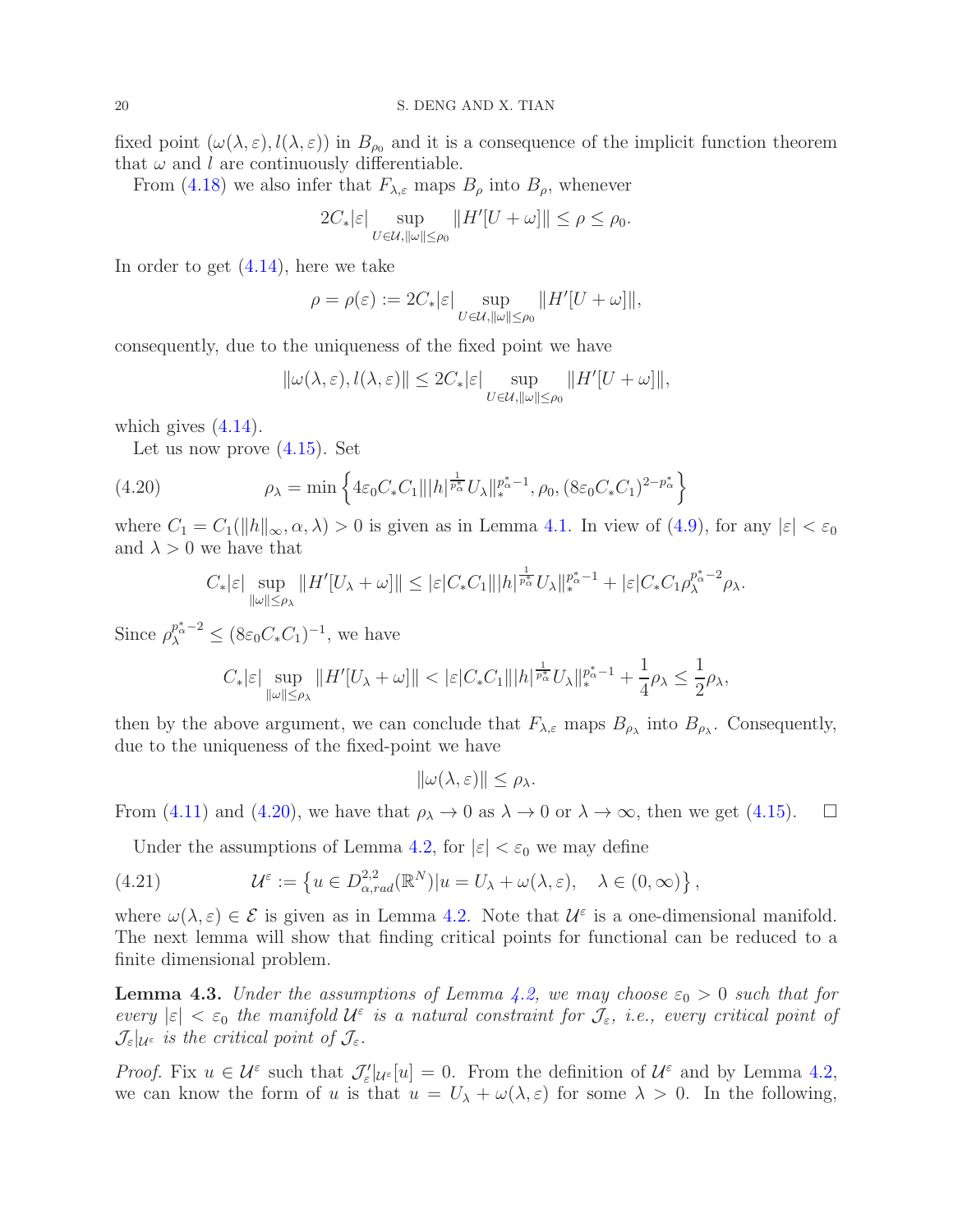we use a dot for the derivation with respect to  $\lambda$ . From the definition of  $\mathcal{E}$ , it holds that  $\langle U_\lambda, \omega(\lambda, \varepsilon) \rangle_\alpha = 0$  for all  $\lambda > 0$ , then we obtain

<span id="page-20-0"></span>(4.22) 
$$
\langle \ddot{U}_{\lambda}, \omega(\lambda, \varepsilon) \rangle_{\alpha} + \langle \dot{U}_{\lambda}, \dot{\omega}(\lambda, \varepsilon) \rangle_{\alpha} = 0.
$$

Moreover differentiating the identity  $U_{\lambda} = P_{\sigma} U_{\lambda/\sigma}$  with respect to  $\lambda$  we obtain

<span id="page-20-1"></span>(4.23) 
$$
\dot{U}_{\sigma} := \frac{\partial U_{\lambda}}{\partial \lambda} \Big|_{\lambda = \sigma} = \frac{1}{\sigma} P_{\sigma} \dot{U}_{1} \text{ and } \ddot{U}_{\sigma} := \frac{\partial^{2} U_{\lambda}}{\partial \lambda^{2}} \Big|_{\lambda = \sigma} = \frac{1}{\sigma^{2}} P_{\sigma} \ddot{U}_{1}.
$$

From [\(4.13\)](#page-17-2) we get  $\mathcal{J}'_{\varepsilon}[u] = c_1 \dot{U}_{\lambda}$  for some  $\lambda > 0$  and  $c_1 \in \mathbb{R}$ . Then from [\(4.22\)](#page-20-0)-[\(4.23\)](#page-20-1) and  $(4.14)$ , we obtain

$$
0 = \mathcal{J}'_{\varepsilon}[u](\dot{U}_{\lambda} + \dot{\omega}(\lambda, \varepsilon)) = c_1 \langle \dot{U}_{\lambda}, \dot{U}_{\lambda} + \dot{\omega}(\lambda, \varepsilon) \rangle_{\alpha} = c_1 \lambda^{-2} (\|\dot{U}_1\|^2 - \langle P_{\lambda} \ddot{U}_1, \omega(\lambda, \varepsilon) \rangle_{\alpha})
$$
  
=  $c_1 \lambda^{-2} (\|\dot{U}_1\|^2 - \langle \ddot{U}_1, P_{\lambda^{-1}} \omega(\lambda, \varepsilon) \rangle_{\alpha}) = c_1 \lambda^{-2} (\|\dot{U}_1\|^2 - \|\ddot{U}_1\| O(1)\varepsilon).$ 

Finally, we see that for small  $\varepsilon > 0$  the number  $c_1$  must be zero, therefore the conclusion follows.  $\Box$ 

Now, we are in position to prove the main result.

**Proof of Theorem [1.6.](#page-6-3)** Choose  $\varepsilon > 0$  small, then let  $u_{\lambda}^{\varepsilon} = U_{\lambda} + \omega(\lambda, \varepsilon)$ , where  $\omega(\lambda, \varepsilon)$  is given in Lemma [4.2](#page-17-6) and write

$$
\mathcal{J}_{\varepsilon}[u_{\lambda}^{\varepsilon}]=\mathcal{J}_{0}[U_{\lambda}]+\frac{1}{2}(\|u_{\lambda}^{\varepsilon}\|^{2}-\|U_{\lambda}\|^{2})-\frac{1}{p_{\alpha}^{*}}\int_{\mathbb{R}^{N}}\frac{(1+\varepsilon h(x))((u_{\lambda}^{\varepsilon})_{+}^{p_{\alpha}^{*}}-U_{\lambda}^{p_{\alpha}^{*}})}{|x|^{\alpha}}dx-\varepsilon H[U_{\lambda}].
$$

Recall that  $||U_\lambda|| = ||U_1||$  does not depend on  $\lambda$ , then from [\(4.15\)](#page-17-5) we infer that  $u_\lambda^{\varepsilon}$  is uniformly bounded in  $D_{\alpha}^{2,2}(\mathbb{R}^N)$ , and  $||u_{\lambda}^{\varepsilon} - U_{\lambda}|| = ||\omega(\lambda, \varepsilon)|| = o(1)$  as  $\lambda \to 0$  or  $\lambda \to \infty$ , therefore

$$
|\|u_{\lambda}^{\varepsilon}\|^2 - \|U_{\lambda}\|^2| \le (||u_{\lambda}^{\varepsilon}|| + \|U_{\lambda}\|) \|u_{\lambda}^{\varepsilon} - U_{\lambda}\| = o(1).
$$

Moreover, by Hölder's inequality and  $(CKN)$  inequality  $(1.10)$  we obtain

$$
\left| \int_{\mathbb{R}^N} \frac{(1+\varepsilon h(x))((u_\lambda^\varepsilon)_+^{p^*_\alpha} - U_\lambda^{p^*_\alpha})}{|x|^\alpha} dx \right| \leq C \int_{\mathbb{R}^N} \frac{((u_\lambda^\varepsilon)_+^{p^*_\alpha-1} + U_\lambda^{p^*_\alpha-1})|(u_\lambda^\varepsilon)_+ - U_\lambda|}{|x|^\alpha} dx
$$
  

$$
\leq C \|u_\lambda^\varepsilon - U_\lambda\| = o(1).
$$

Finally, from [\(4.8\)](#page-16-4), [\(4.11\)](#page-16-6) and [\(4.15\)](#page-17-5), we already noticed that  $|H[U_\lambda]| = o(1)$  as  $\lambda \to 0$  or  $\lambda \to \infty$ , then we can conclude that

$$
\Gamma_{\varepsilon}(\lambda) := \mathcal{J}_{\varepsilon}[u_{\lambda}^{\varepsilon}] = \mathcal{J}_{0}[U_{\lambda}] + o(1) = \mathcal{J}_{0}[U_{1}] + o(1), \text{ as } \lambda \to 0 \text{ or } \lambda \to \infty,
$$

that is,

$$
\lim_{\lambda \to 0} \Gamma_{\varepsilon}(\lambda) = \lim_{\lambda \to \infty} \Gamma_{\varepsilon}(\lambda) = \mathcal{J}_0[U_1],
$$

uniformly with respect to  $\varepsilon$ . Thus,  $\Gamma_{\varepsilon}$  has at least one critical point  $\lambda_{\varepsilon}$  (in fact,  $\Gamma_{\varepsilon}$  might be constant and in this case we obtain infinitely many critical points). Hence  $u_{\lambda_{\varepsilon}}^{\varepsilon}$  is a critical point for  $\mathcal{J}_{\varepsilon}$  by Lemma [4.3,](#page-19-1) and the proof of Theorem [1.6](#page-6-3) is now complete.

### Acknowledgements

The research has been supported by National Natural Science Foundation of China (No. 11971392).

 $\Box$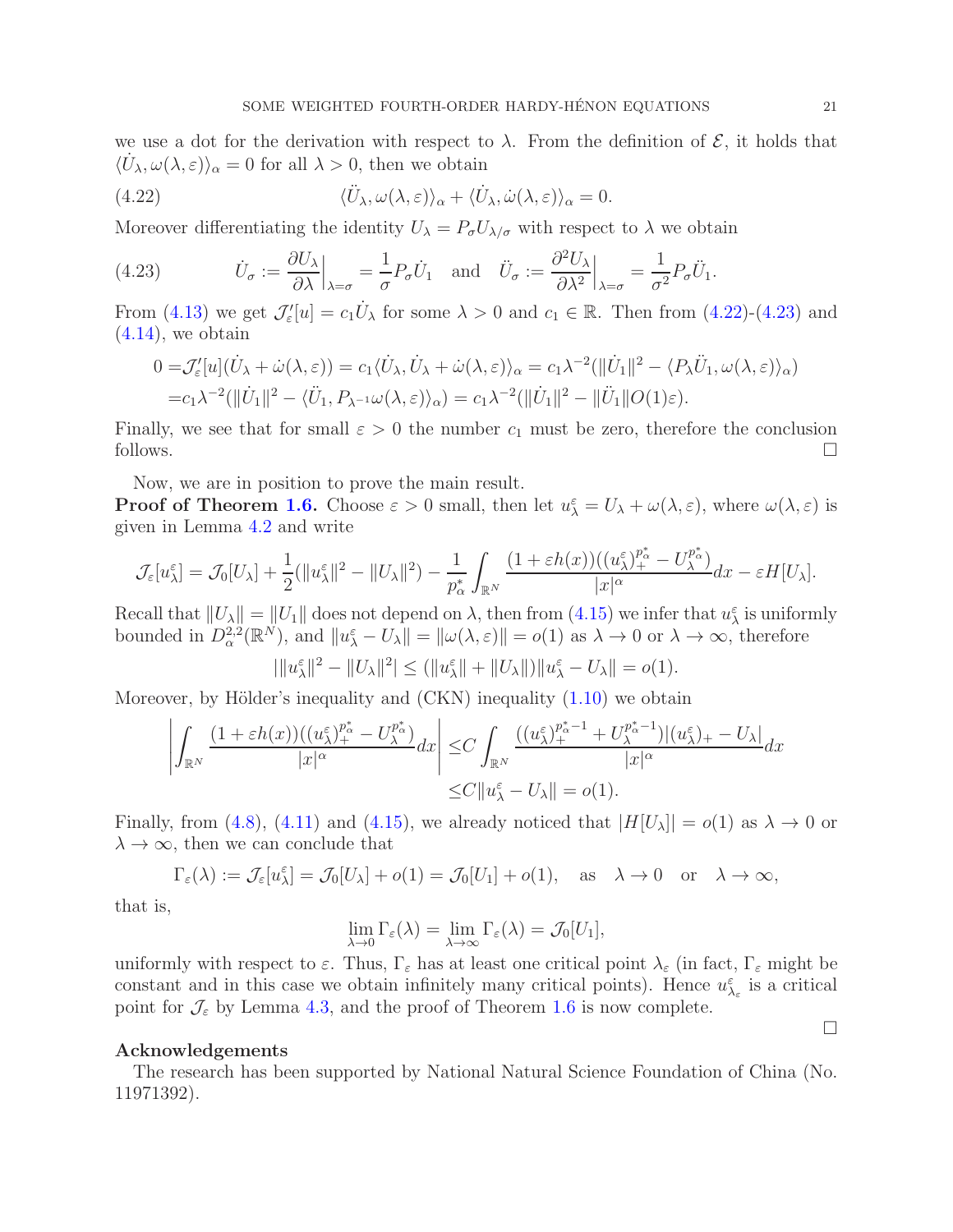#### 22 S. DENG AND X. TIAN

#### **REFERENCES**

- <span id="page-21-5"></span>[1] Alarcón, S.: Sign-changing solutions at the almost Hénon critical exponent. J. Math. Anal. Appl. 465(1), 624-642 (2018)
- <span id="page-21-8"></span>[2] Alarcón, S., Barrios, B., Quaas A.: Linear non-degeneracy and uniqueness of the bubble solution for the critical fractional Hénon equation in  $\mathbb{R}^N$ . Preprint.  $arXiv:2009.09481$  [math.AP]
- <span id="page-21-2"></span>[3] Ambrosetti, A., Garcia Azorero, J., Peral, I.: Perturbation of  $\Delta u + u^{\frac{N+2}{N-2}} = 0$ , the scalar curvature problem in  $\mathbb{R}^N$ , and related topics. J. Funct. Anal.  $\mathbf{165}(1)$ , 117-149 (1999)
- <span id="page-21-10"></span><span id="page-21-1"></span>[4] Ao, W., DelaTorre, A., González, M.: Symmetry and symmetry breaking for the fractional Caffarelli-Kohn-Nirenberg inequality. J. Funct. Anal.  $282(11)$ , Paper No. 109438, 58 pp (2022)
- <span id="page-21-22"></span>[5] Bianchi, G., Egnell, H.: A note on the Sobolev inequality. J. Funct. Anal. **100**(1), 18-24 (1991)
- <span id="page-21-14"></span>[6] Brezis H., Lieb, E.: Sobolev inequalities with remainder terms. J. Funct. Anal. 62, 73-86 (1985).
- [7] Bidaut-Veron, M.F., Giacomini, H.: A new dynamical approach of Emden-Fowler equations and systems. Adv. Differential Equ. 15, 1033-1082 (2010)
- <span id="page-21-11"></span>[8] Bonheure, D., Casteras, J., Gladiali, F.: Bifurcation analysis of the Hardy-Sobolev equation. J. Diff. Equ. 296, 759-798 (2021)
- <span id="page-21-9"></span>[9] Barrios, B., Quaas, A.: The sharp exponent in the study of the nonlocal Hénon equation in  $\mathbb{R}^N$ : a Liouville theorem and an existence result. Calc. Var. Partial Dif. 59(4), Paper No. 114 (2020).
- <span id="page-21-23"></span>[10] Bartsch, T., Weth T., Willem, M.: A Sobolev inequality with remainder term and critical equations on domains with topology for the polyharmonic operator. Calc. Var. Partial Dif. 18, 253-268 (2003).
- <span id="page-21-19"></span>[11] Caffarelli, L., Kohn R., Nirenberg, L.: First order interpolation inequalities with weights. Compos. Math. 53, 259-275 (1984)
- <span id="page-21-21"></span>[12] Cowan, C., Ghoussoub, N.: Estimates on pull-in distances in microelectromechanical systems models and other nonlinear eigenvalue problems. SIAM J. Math. Anal. 42(5), 1949-1966 (2010)
- <span id="page-21-0"></span>[13] Caffarelli, L., Gidas, B., Spruck, J.: Asymptotic symmetry and local behavior of semilinear elliptic equations with critical Sobolev growth. Comm. Pure Appl. Math. 42(3), 271-297 (1989)
- <span id="page-21-4"></span>[14] Cao, D., Liu, Z., Peng, S.: Sign-changing bubble tower solutions for the supercritical Hénon-type equations. Ann. Mat. Pura Appl. (4) 197, no. 4, 1227-1246 (2018)
- <span id="page-21-3"></span>[15] Chen, W., Deng, S.: Sign-changing bubble tower solutions for a supercritical elliptic problem with the *Hénon term.* Nonlinearity  $30(12)$ ,  $4344-4368$  (2017)
- <span id="page-21-24"></span>[16] Chen, S., Frank, R.L., Weth, T.: Remainder terms in the fractional Sobolev inequality. Indiana Univ. Math. J. 62(4), 13811397 (2013)
- <span id="page-21-15"></span>[17] Cheng, Z., Huang, G.: A Liouville theorem for the subcritical Lane-Emden system. Discrete Contin. Dyn. Syst. 39(3), 1359 (2019)
- <span id="page-21-16"></span>[18] Carioli, A., Musina, R.: The Hénon-Lane-Emden System: A Sharp Nonexistence Result. Adv. Nonlinear Stud. 17(3), 517-526 (2017)
- <span id="page-21-12"></span>[19] Dolbeault, J., Esteban, M. J., Loss, M.: Rigidity versus symmetry breaking via nonlinear flows on *cylinders and Euclidean spaces.* Invent. Math.  $206(2)$ , 397-440 (2016)
- <span id="page-21-13"></span>[20] Dancer, E. N., Gladiali, F., Grossi, M.: On the Hardy-Sobolev equation. Proc. Roy. Soc. Edinburgh Sect. A 147(2), 299-336 (2017)
- <span id="page-21-20"></span>[21] Edmunds, D.E., Fortunato, D., Janelli, E.: Critical exponents, critical dimensions, and the biharmonic operator. Arch. Rational Mech. Anal. 112, 269-289 (1990)
- <span id="page-21-6"></span>[22] Esposito, P., Ghoussoub, N., Pistoia, A., Vaira, G.: Sign-changing solutions for critical equations with Hardy potential. Anal. PDE 14(2), 533-566 (2021)
- <span id="page-21-7"></span>[23] Faya, J., Grossi, M., Pistoia, A.: Bubbling solutions to an anisotropic Hénon equation. Contributions to nonlinear elliptic equations and systems, 187-215, Progr. Nonlinear Differential Equations Appl., 86, Birkhäuser/Springer, Cham, 2015
- <span id="page-21-17"></span>[24] Fazly, M., Ghoussoub, N.: On the Hénon-Lane-Emden conjecture. Discrete Contin. Dyn. Syst.  $34(6)$ , 2513-2533 (2014)
- <span id="page-21-18"></span>[25] Frank, R.L., Kim, S., Pistoia, A.: Non-degeneracy for the critical Lane-Emden system. Proc. Amer. Math. Soc. 149(1), 265-278 (2021)